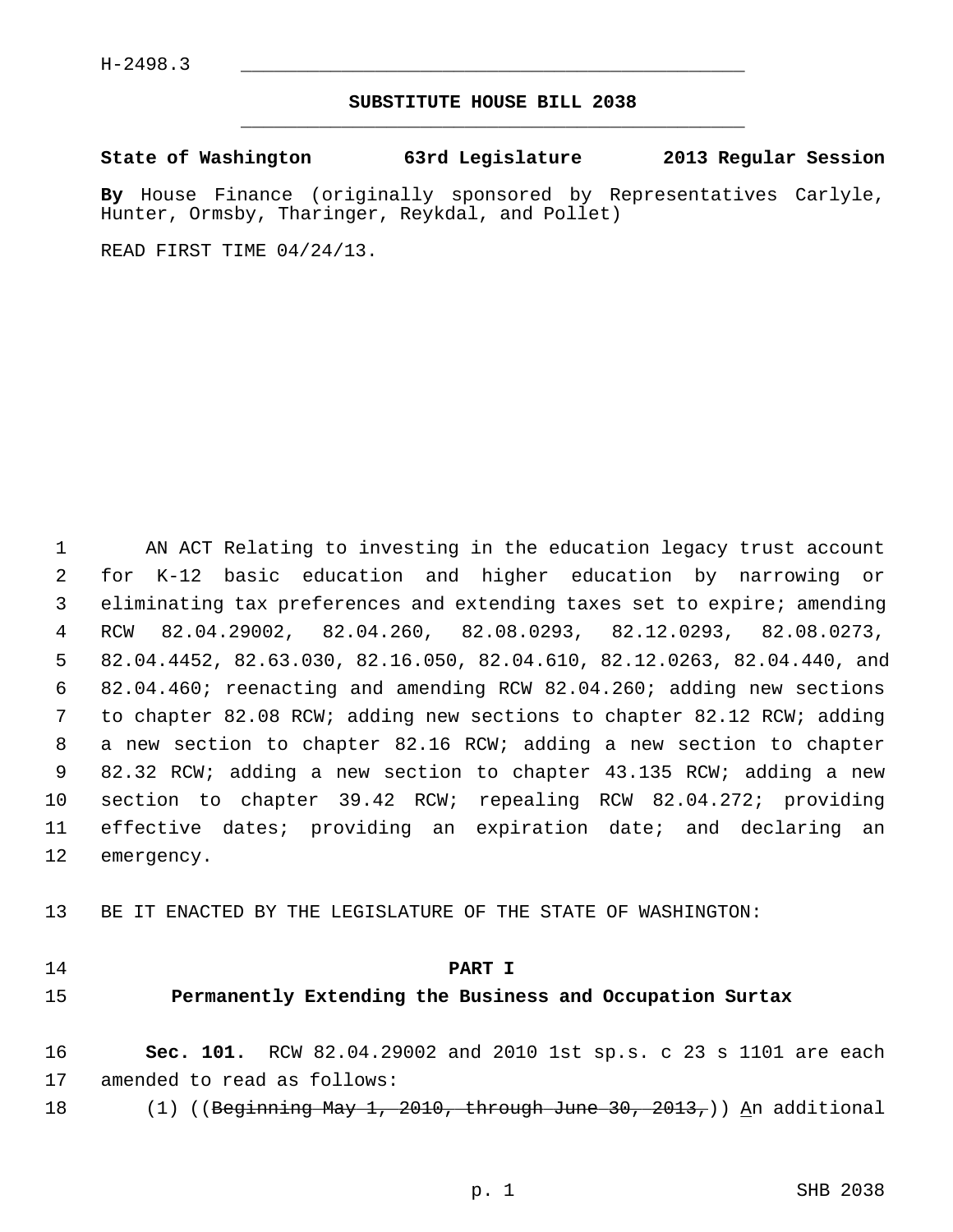1 rate of tax of 0.30 percent is added to the rate provided for in RCW 2 82.04.255, 82.04.285, and 82.04.290(2)(a). Revenue collected from the 3 additional rate of tax under this subsection (1) must be deposited in 4 the education legacy trust account created in RCW 83.100.230.

 5 (2)(a) The additional rate in subsection (1) of this section does 6 not apply to persons engaging within this state in business as a 7 hospital. "Hospital" has the meaning provided in chapter 70.41 RCW but 8 also includes any hospital that comes within the scope of chapter 71.12 9 RCW if the hospital is also licensed under chapter 70.41 RCW.

10 (b) The additional rate in subsection (1) of this section does not 11 apply to amounts received from performing scientific research and 12 development services including but not limited to research and 13 development in the physical, engineering, and life sciences (such as 14 agriculture, bacteriological, biotechnology, chemical, life sciences, 15 and physical science research and development laboratories or 16 services).

## 17 **PART II**

## 18 **Eliminating the Preferential Business and Occupation Tax Rate for Travel** 19 **Agents**

20 **Sec. 201.** RCW 82.04.260 and 2012 2nd sp.s. c 6 s 602 and 2012 2nd 21 sp.s. c 6 s 204 are each reenacted and amended to read as follows:

22 (1) Upon every person engaging within this state in the business of 23 manufacturing:

24 (a) Wheat into flour, barley into pearl barley, soybeans into 25 soybean oil, canola into canola oil, canola meal, or canola by-26 products, or sunflower seeds into sunflower oil; as to such persons the 27 amount of tax with respect to such business is equal to the value of 28 the flour, pearl barley, oil, canola meal, or canola by-product 29 manufactured, multiplied by the rate of 0.138 percent;

30 (b) Beginning July 1, 2015, seafood products that remain in a raw, 31 raw frozen, or raw salted state at the completion of the manufacturing 32 by that person; or selling manufactured seafood products that remain in 33 a raw, raw frozen, or raw salted state at the completion of the 34 manufacturing, to purchasers who transport in the ordinary course of 35 business the goods out of this state; as to such persons the amount of 36 tax with respect to such business is equal to the value of the products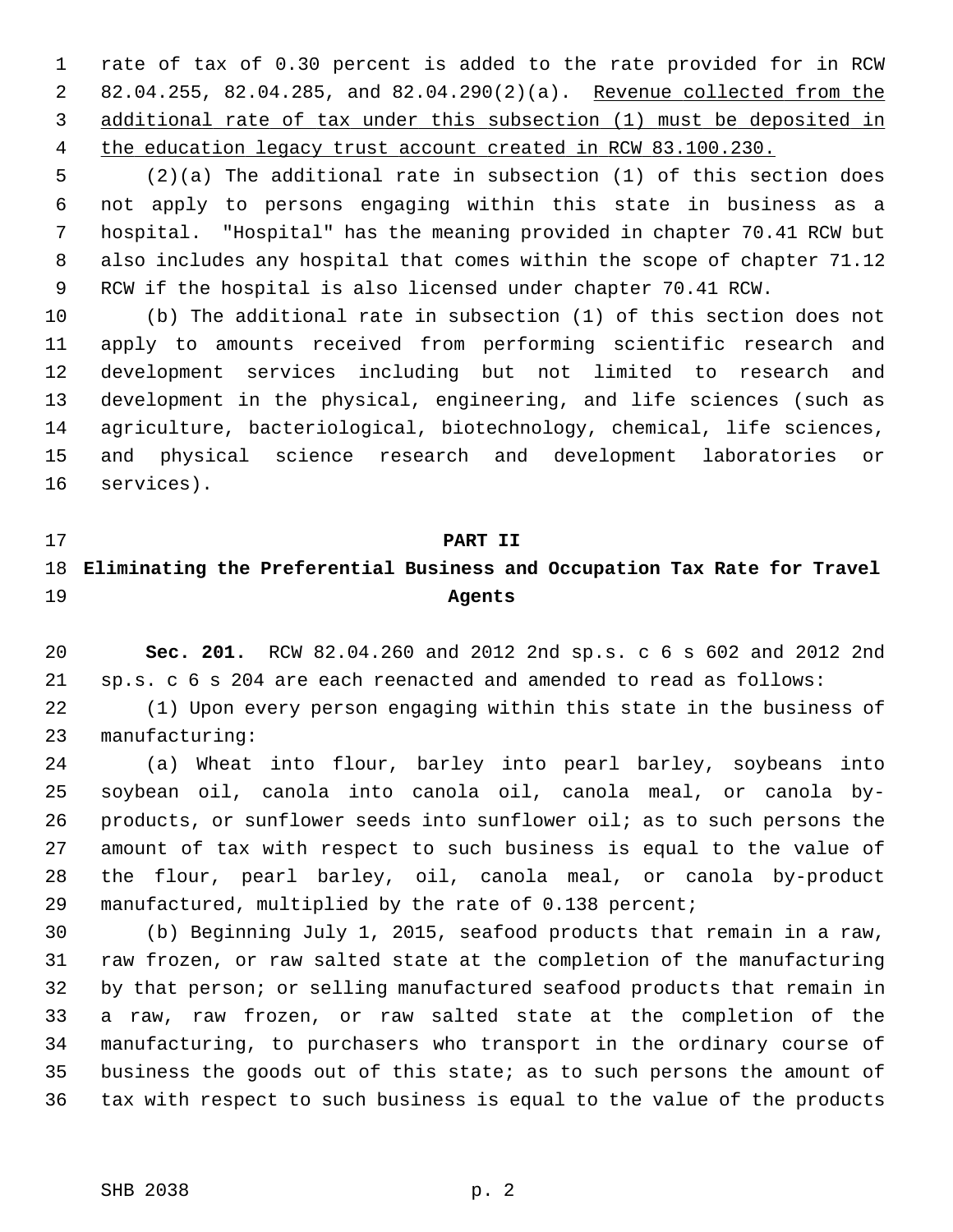1 manufactured or the gross proceeds derived from such sales, multiplied 2 by the rate of 0.138 percent. Sellers must keep and preserve records 3 for the period required by RCW 82.32.070 establishing that the goods 4 were transported by the purchaser in the ordinary course of business 5 out of this state;

 6 (c) Beginning July 1, 2015, dairy products that as of September 20, 7 2001, are identified in 21 C.F.R., chapter 1, parts 131, 133, and 135, 8 including by-products from the manufacturing of the dairy products such 9 as whey and casein; or selling the same to purchasers who transport in 10 the ordinary course of business the goods out of state; as to such 11 persons the tax imposed is equal to the value of the products 12 manufactured or the gross proceeds derived from such sales multiplied 13 by the rate of 0.138 percent. Sellers must keep and preserve records 14 for the period required by RCW 82.32.070 establishing that the goods 15 were transported by the purchaser in the ordinary course of business 16 out of this state;

17 (d) Beginning July 1, 2015, fruits or vegetables by canning, 18 preserving, freezing, processing, or dehydrating fresh fruits or 19 vegetables, or selling at wholesale fruits or vegetables manufactured 20 by the seller by canning, preserving, freezing, processing, or 21 dehydrating fresh fruits or vegetables and sold to purchasers who 22 transport in the ordinary course of business the goods out of this 23 state; as to such persons the amount of tax with respect to such 24 business is equal to the value of the products manufactured or the 25 gross proceeds derived from such sales multiplied by the rate of 0.138 26 percent. Sellers must keep and preserve records for the period 27 required by RCW 82.32.070 establishing that the goods were transported 28 by the purchaser in the ordinary course of business out of this state;

29 (e) Until July 1, 2009, alcohol fuel, biodiesel fuel, or biodiesel 30 feedstock, as those terms are defined in RCW 82.29A.135; as to such 31 persons the amount of tax with respect to the business is equal to the 32 value of alcohol fuel, biodiesel fuel, or biodiesel feedstock 33 manufactured, multiplied by the rate of 0.138 percent; and

34 (f) Wood biomass fuel as defined in RCW 82.29A.135; as to such 35 persons the amount of tax with respect to the business is equal to the 36 value of wood biomass fuel manufactured, multiplied by the rate of 37 0.138 percent.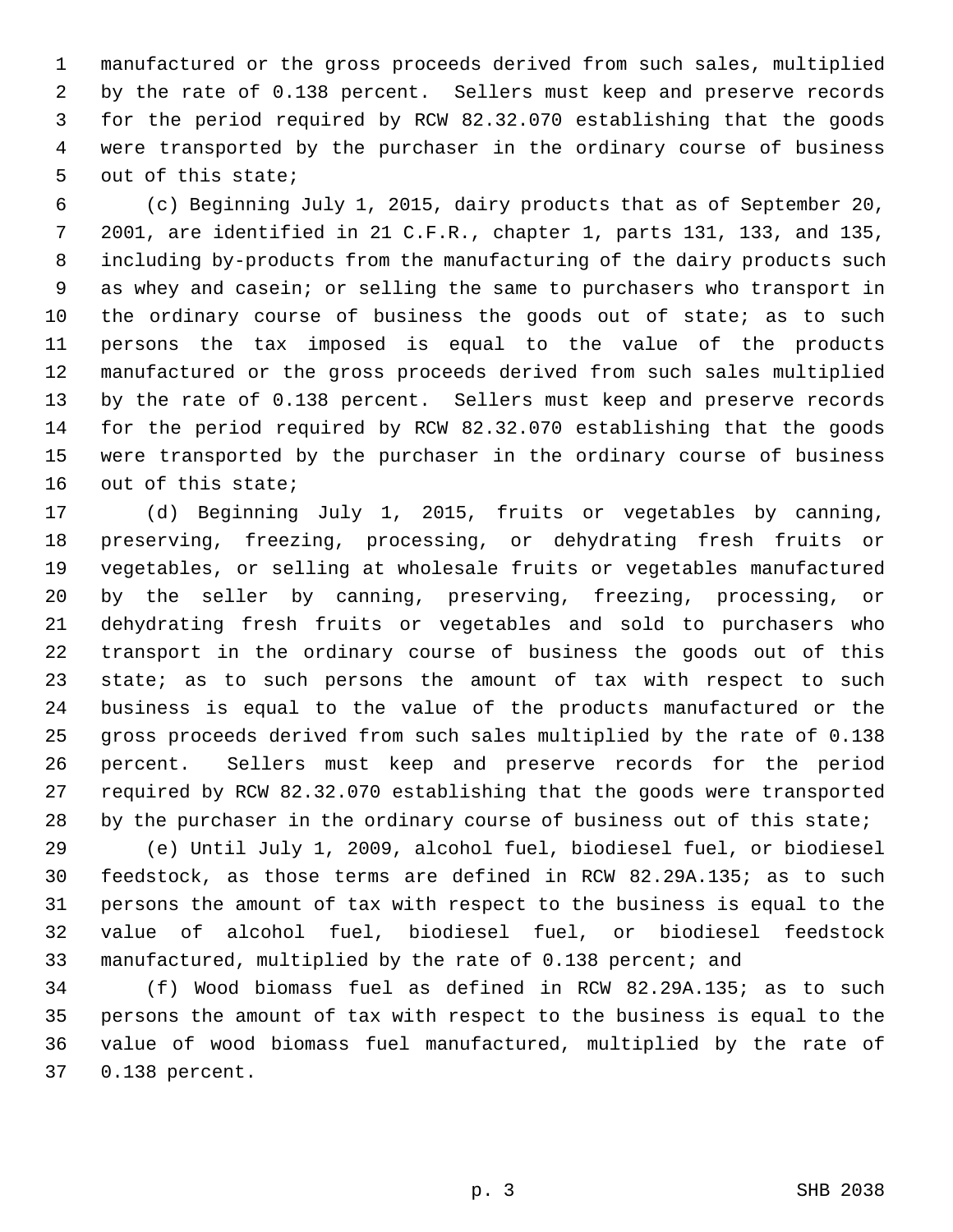1 (2) Upon every person engaging within this state in the business of 2 splitting or processing dried peas; as to such persons the amount of 3 tax with respect to such business is equal to the value of the peas 4 split or processed, multiplied by the rate of 0.138 percent.

 5 (3) Upon every nonprofit corporation and nonprofit association 6 engaging within this state in research and development, as to such 7 corporations and associations, the amount of tax with respect to such 8 activities is equal to the gross income derived from such activities 9 multiplied by the rate of 0.484 percent.

10 (4) Upon every person engaging within this state in the business of 11 slaughtering, breaking and/or processing perishable meat products 12 and/or selling the same at wholesale only and not at retail; as to such 13 persons the tax imposed is equal to the gross proceeds derived from 14 such sales multiplied by the rate of 0.138 percent.

15 (5) ((Upon every person engaging within this state in the business 16 of acting as a travel agent or tour operator; as to such persons the 17 amount of the tax with respect to such activities is equal to the gross 18 income derived from such activities multiplied by the rate of 0.275 19 <del>percent.</del>

20  $(6)$ )) Upon every person engaging within this state in business as 21 an international steamship agent, international customs house broker, 22 international freight forwarder, vessel and/or cargo charter broker in 23 foreign commerce, and/or international air cargo agent; as to such 24 persons the amount of the tax with respect to only international 25 activities is equal to the gross income derived from such activities 26 multiplied by the rate of 0.275 percent.

27 ( $(\overline{+7})$ ) (6) Upon every person engaging within this state in the 28 business of stevedoring and associated activities pertinent to the 29 movement of goods and commodities in waterborne interstate or foreign 30 commerce; as to such persons the amount of tax with respect to such 31 business is equal to the gross proceeds derived from such activities 32 multiplied by the rate of 0.275 percent. Persons subject to taxation 33 under this subsection are exempt from payment of taxes imposed by 34 chapter 82.16 RCW for that portion of their business subject to 35 taxation under this subsection. Stevedoring and associated activities 36 pertinent to the conduct of goods and commodities in waterborne 37 interstate or foreign commerce are defined as all activities of a 38 labor, service or transportation nature whereby cargo may be loaded or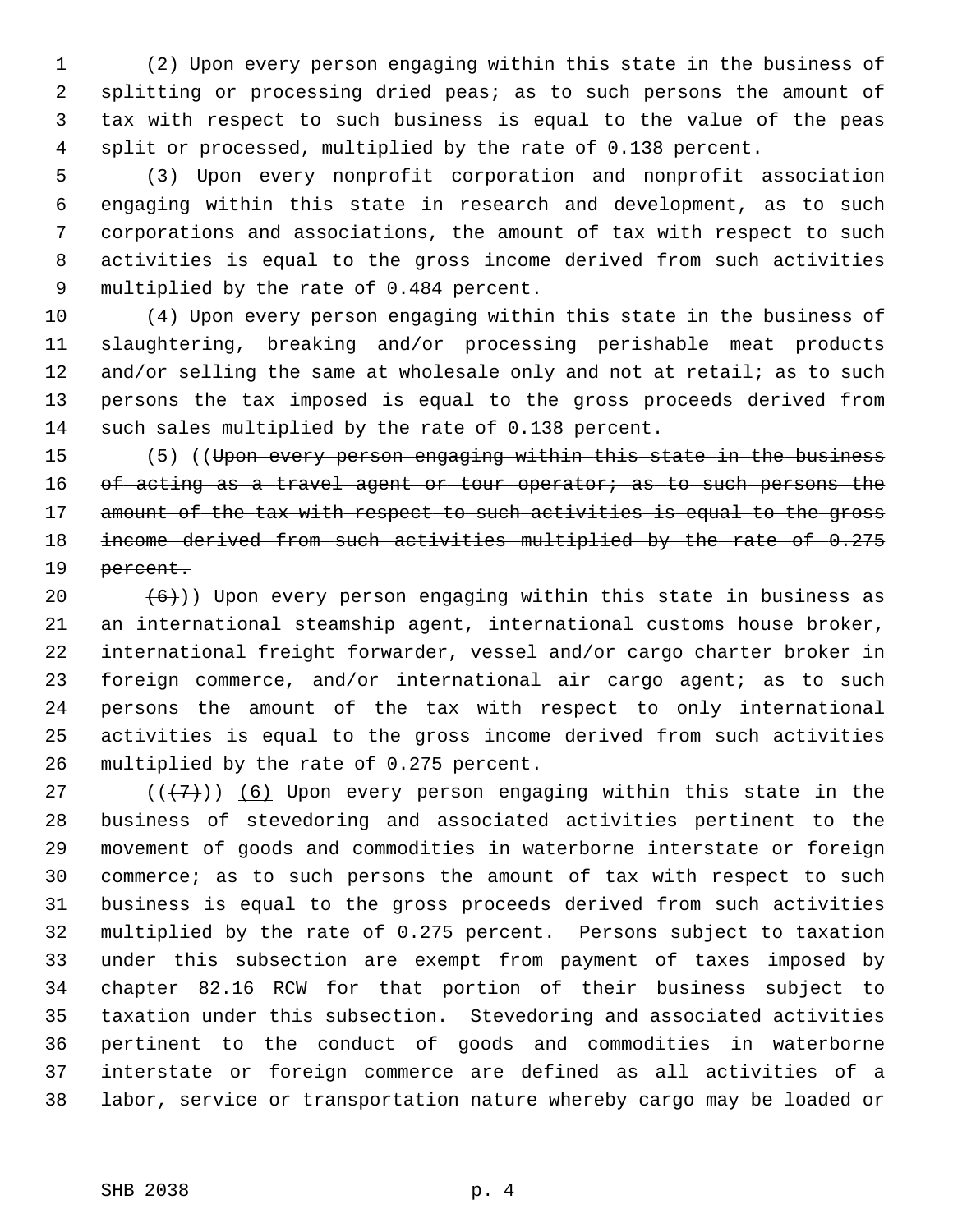1 unloaded to or from vessels or barges, passing over, onto or under a 2 wharf, pier, or similar structure; cargo may be moved to a warehouse or 3 similar holding or storage yard or area to await further movement in 4 import or export or may move to a consolidation freight station and be 5 stuffed, unstuffed, containerized, separated or otherwise segregated or 6 aggregated for delivery or loaded on any mode of transportation for 7 delivery to its consignee. Specific activities included in this 8 definition are: Wharfage, handling, loading, unloading, moving of 9 cargo to a convenient place of delivery to the consignee or a 10 convenient place for further movement to export mode; documentation 11 services in connection with the receipt, delivery, checking, care, 12 custody and control of cargo required in the transfer of cargo; 13 imported automobile handling prior to delivery to consignee; terminal 14 stevedoring and incidental vessel services, including but not limited 15 to plugging and unplugging refrigerator service to containers, 16 trailers, and other refrigerated cargo receptacles, and securing ship 17 hatch covers.

18  $((+8))$   $(7)(a)$  Upon every person engaging within this state in the 19 business of disposing of low-level waste, as defined in RCW 43.145.010; 20 as to such persons the amount of the tax with respect to such business 21 is equal to the gross income of the business, excluding any fees 22 imposed under chapter 43.200 RCW, multiplied by the rate of 3.3 23 percent.

24 (b) If the gross income of the taxpayer is attributable to 25 activities both within and without this state, the gross income 26 attributable to this state must be determined in accordance with the 27 methods of apportionment required under RCW 82.04.460.

28  $((+9))$   $(8)$  Upon every person engaging within this state as an 29 insurance producer or title insurance agent licensed under chapter 30 48.17 RCW or a surplus line broker licensed under chapter 48.15 RCW; as 31 to such persons, the amount of the tax with respect to such licensed 32 activities is equal to the gross income of such business multiplied by 33 the rate of 0.484 percent.

 $34$  ( $(\overline{+10})$ ) (9) Upon every person engaging within this state in 35 business as a hospital, as defined in chapter 70.41 RCW, that is 36 operated as a nonprofit corporation or by the state or any of its 37 political subdivisions, as to such persons, the amount of tax with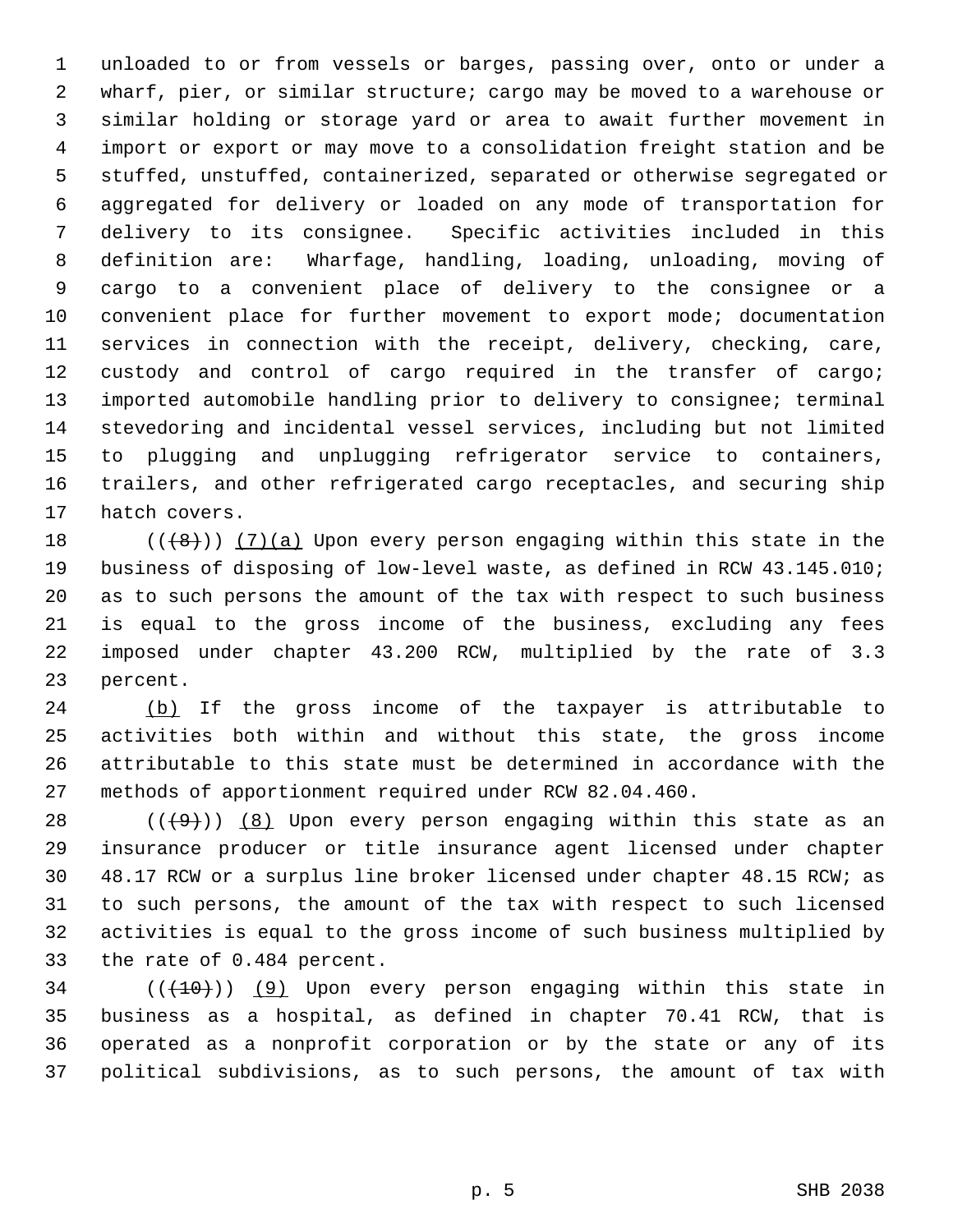1 respect to such activities is equal to the gross income of the business 2 multiplied by the rate of 0.75 percent through June 30, 1995, and 1.5 3 percent thereafter.

4 (( $(11)$ )) (10)(a) Beginning October 1, 2005, upon every person 5 engaging within this state in the business of manufacturing commercial 6 airplanes, or components of such airplanes, or making sales, at retail 7 or wholesale, of commercial airplanes or components of such airplanes, 8 manufactured by the seller, as to such persons the amount of tax with 9 respect to such business is, in the case of manufacturers, equal to the 10 value of the product manufactured and the gross proceeds of sales of 11 the product manufactured, or in the case of processors for hire, equal 12 to the gross income of the business, multiplied by the rate of:

13 (i) 0.4235 percent from October 1, 2005, through June 30, 2007; and 14 (ii) 0.2904 percent beginning July 1, 2007.

15 (b) Beginning July 1, 2008, upon every person who is not eligible 16 to report under the provisions of (a) of this subsection  $((+11))$  (10) 17 and is engaging within this state in the business of manufacturing 18 tooling specifically designed for use in manufacturing commercial 19 airplanes or components of such airplanes, or making sales, at retail 20 or wholesale, of such tooling manufactured by the seller, as to such 21 persons the amount of tax with respect to such business is, in the case 22 of manufacturers, equal to the value of the product manufactured and 23 the gross proceeds of sales of the product manufactured, or in the case 24 of processors for hire, be equal to the gross income of the business, 25 multiplied by the rate of 0.2904 percent.

26 (c) For the purposes of this subsection  $((+11))$  (10), "commercial 27 airplane" and "component" have the same meanings as provided in RCW 28 82.32.550.

29 (d) In addition to all other requirements under this title, a 30 person reporting under the tax rate provided in this subsection 31  $((+11))$  (10) must file a complete annual report with the department 32 under RCW 82.32.534.

33 (e) This subsection  $((+11))$  (10) does not apply on and after July 34 1, 2024.

 $(11)(a)$  Until July 1, 2024, upon every person engaging 36 within this state in the business of extracting timber or extracting 37 for hire timber; as to such persons the amount of tax with respect to 38 the business is, in the case of extractors, equal to the value of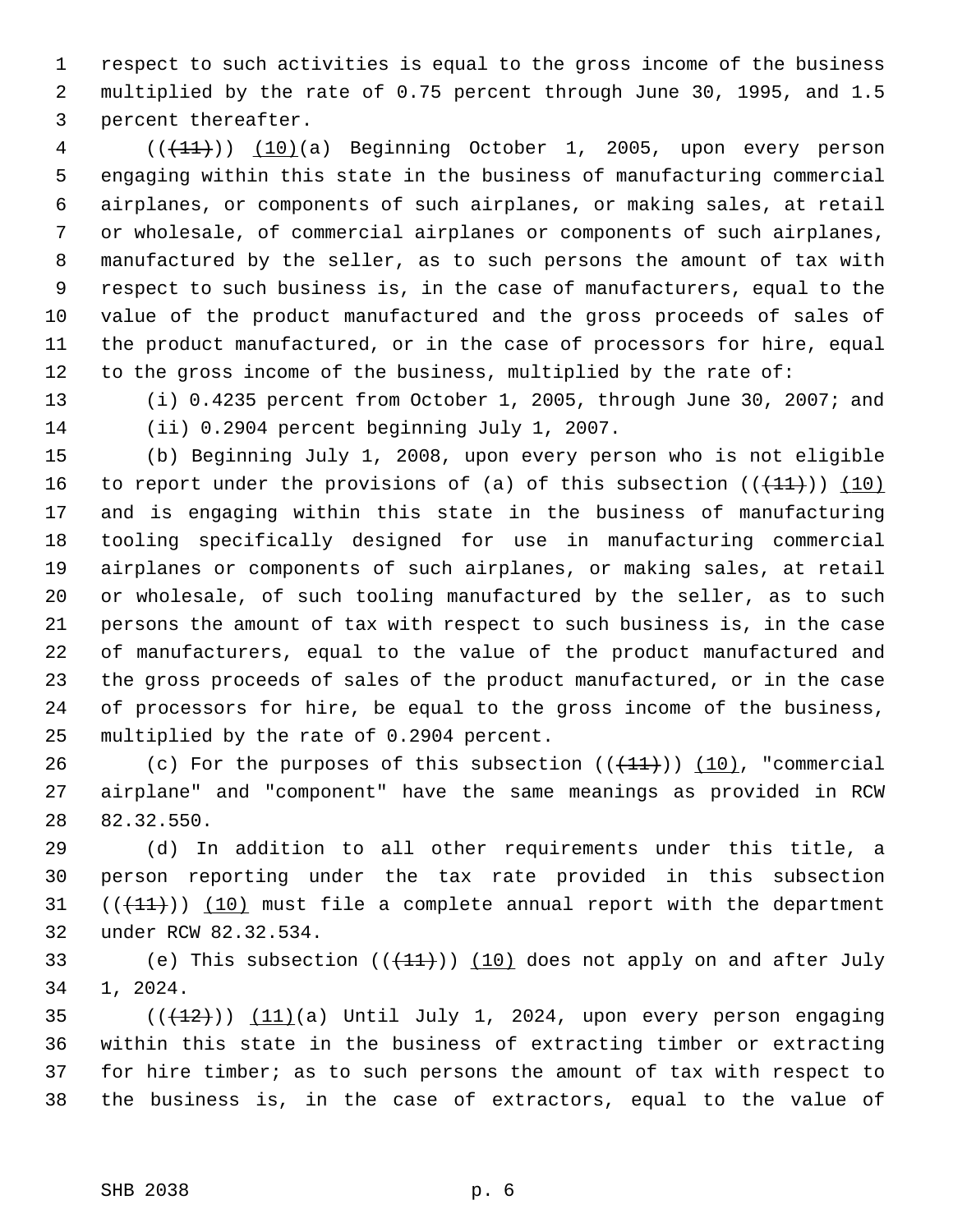1 products, including by-products, extracted, or in the case of 2 extractors for hire, equal to the gross income of the business, 3 multiplied by the rate of 0.4235 percent from July 1, 2006, through 4 June 30, 2007, and 0.2904 percent from July 1, 2007, through June 30, 5 2024.

 6 (b) Until July 1, 2024, upon every person engaging within this 7 state in the business of manufacturing or processing for hire: (i) 8 Timber into timber products or wood products; or (ii) timber products 9 into other timber products or wood products; as to such persons the 10 amount of the tax with respect to the business is, in the case of 11 manufacturers, equal to the value of products, including by-products, 12 manufactured, or in the case of processors for hire, equal to the gross 13 income of the business, multiplied by the rate of 0.4235 percent from 14 July 1, 2006, through June 30, 2007, and 0.2904 percent from July 1, 15 2007, through June 30, 2024.

16 (c) Until July 1, 2024, upon every person engaging within this 17 state in the business of selling at wholesale: (i) Timber extracted by 18 that person; (ii) timber products manufactured by that person from 19 timber or other timber products; or (iii) wood products manufactured by 20 that person from timber or timber products; as to such persons the 21 amount of the tax with respect to the business is equal to the gross 22 proceeds of sales of the timber, timber products, or wood products 23 multiplied by the rate of 0.4235 percent from July 1, 2006, through 24 June 30, 2007, and 0.2904 percent from July 1, 2007, through June 30, 25 2024.

26 (d) Until July 1, 2024, upon every person engaging within this 27 state in the business of selling standing timber; as to such persons 28 the amount of the tax with respect to the business is equal to the 29 gross income of the business multiplied by the rate of 0.2904 percent. 30 For purposes of this subsection  $((+12))$   $(11)(d)$ , "selling standing 31 timber" means the sale of timber apart from the land, where the buyer 32 is required to sever the timber within thirty months from the date of 33 the original contract, regardless of the method of payment for the 34 timber and whether title to the timber transfers before, upon, or after 35 severance.

36 (e) For purposes of this subsection, the following definitions 37 apply: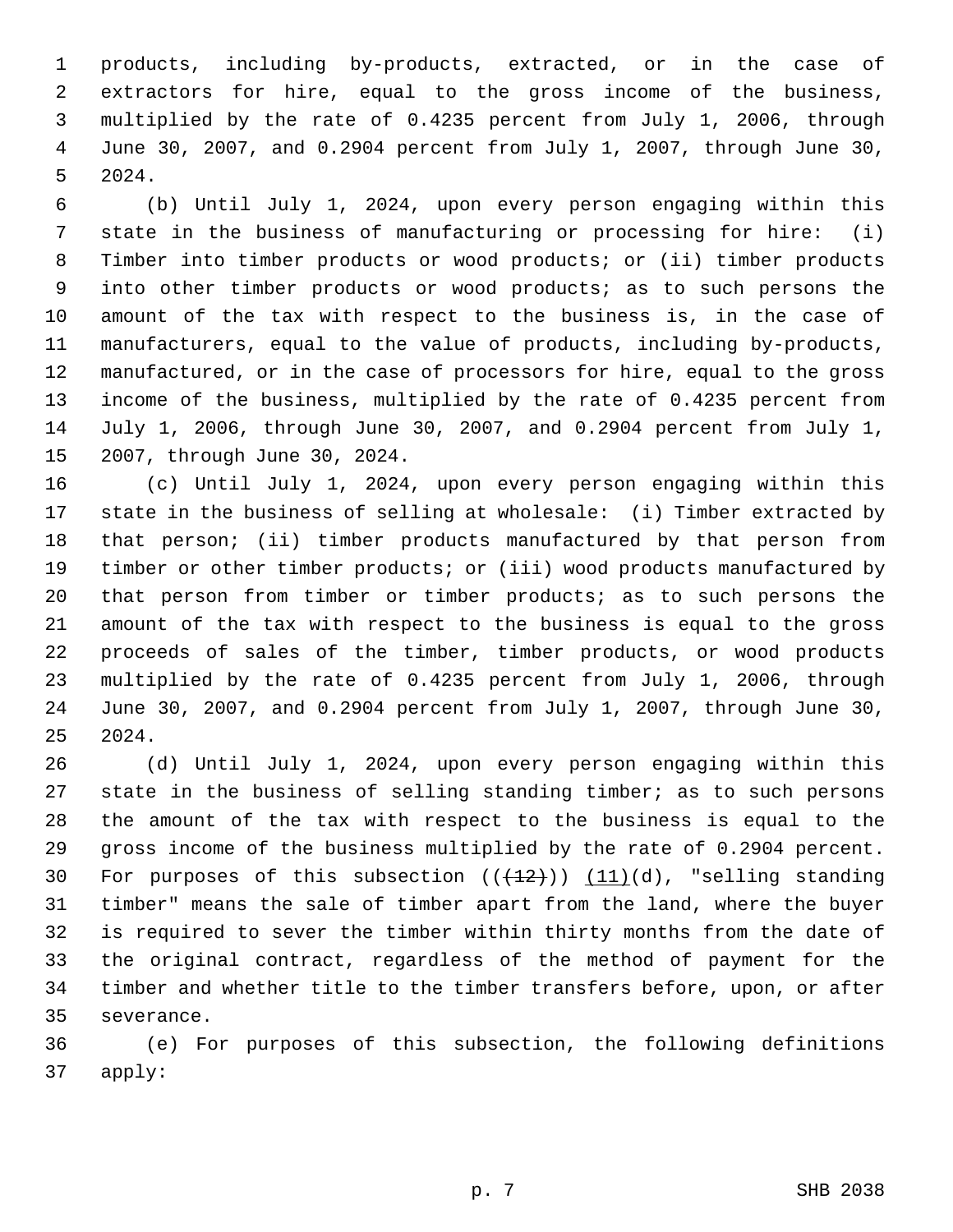1 (i) "Biocomposite surface products" means surface material products 2 containing, by weight or volume, more than fifty percent recycled paper 3 and that also use nonpetroleum-based phenolic resin as a bonding agent.

 4 (ii) "Paper and paper products" means products made of interwoven 5 cellulosic fibers held together largely by hydrogen bonding. "Paper 6 and paper products" includes newsprint; office, printing, fine, and 7 pressure-sensitive papers; paper napkins, towels, and toilet tissue; 8 kraft bag, construction, and other kraft industrial papers; paperboard, 9 liquid packaging containers, containerboard, corrugated, and solid-10 fiber containers including linerboard and corrugated medium; and 11 related types of cellulosic products containing primarily, by weight or 12 volume, cellulosic materials. "Paper and paper products" does not 13 include books, newspapers, magazines, periodicals, and other printed 14 publications, advertising materials, calendars, and similar types of 15 printed materials.

16 (iii) "Recycled paper" means paper and paper products having fifty 17 percent or more of their fiber content that comes from postconsumer 18 waste. For purposes of this subsection  $((+12))$   $(11)(e)(iii)$ , 19 "postconsumer waste" means a finished material that would normally be 20 disposed of as solid waste, having completed its life cycle as a 21 consumer item.

22 (iv) "Timber" means forest trees, standing or down, on privately or 23 publicly owned land. "Timber" does not include Christmas trees that 24 are cultivated by agricultural methods or short-rotation hardwoods as 25 defined in RCW 84.33.035.

26 (v) "Timber products" means:

27 (A) Logs, wood chips, sawdust, wood waste, and similar products 28 obtained wholly from the processing of timber, short-rotation hardwoods 29 as defined in RCW 84.33.035, or both;

30 (B) Pulp, including market pulp and pulp derived from recovered 31 paper or paper products; and

32 (C) Recycled paper, but only when used in the manufacture of 33 biocomposite surface products.

34 (vi) "Wood products" means paper and paper products; dimensional 35 lumber; engineered wood products such as particleboard, oriented strand 36 board, medium density fiberboard, and plywood; wood doors; wood 37 windows; and biocomposite surface products.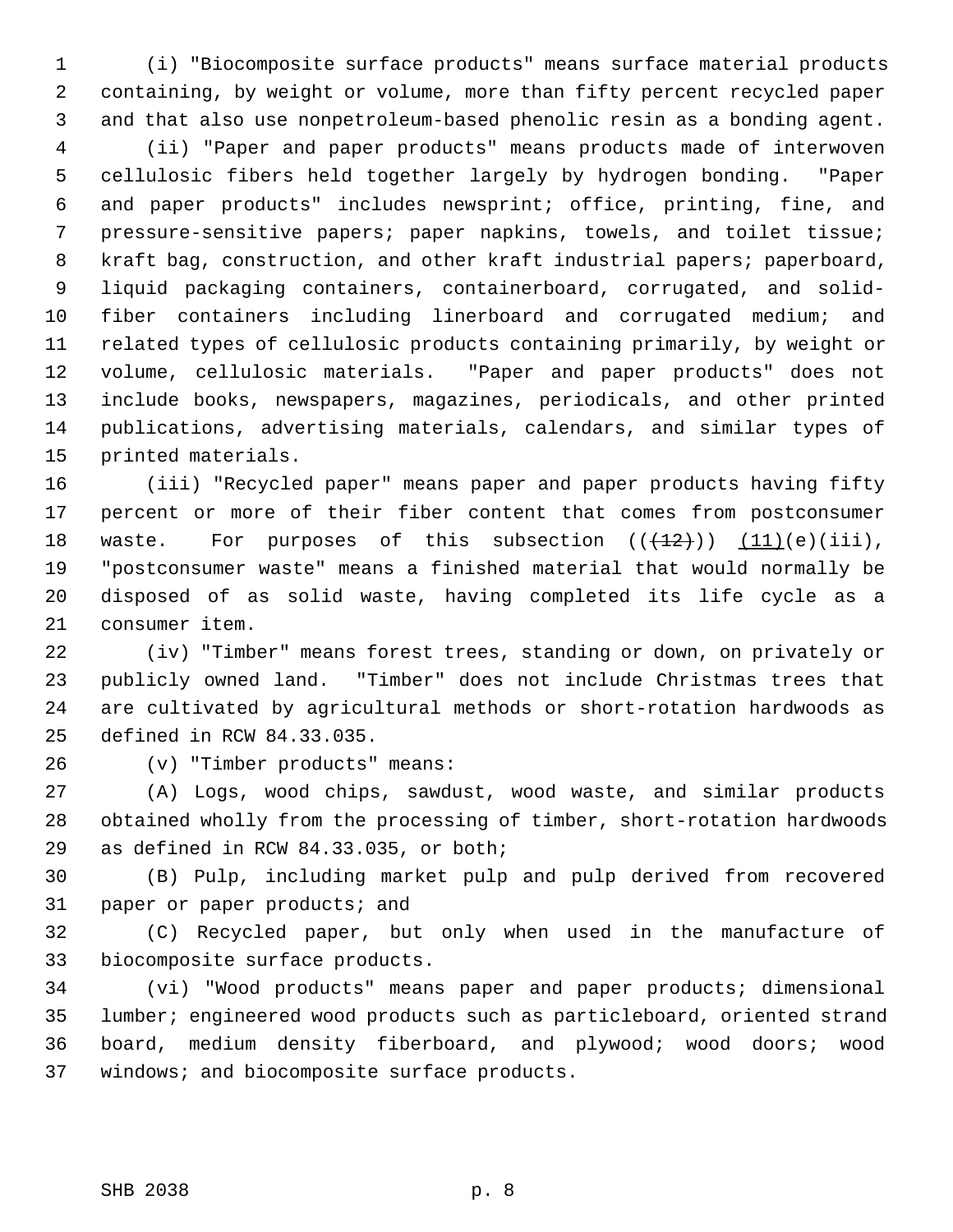1 (f) Except for small harvesters as defined in RCW 84.33.035, a 2 person reporting under the tax rate provided in this subsection  $(1, 12)$ ) (11) must file a complete annual survey with the department 4 under RCW 82.32.585.

5  $((+13))$  (12) Upon every person engaging within this state in 6 inspecting, testing, labeling, and storing canned salmon owned by 7 another person, as to such persons, the amount of tax with respect to 8 such activities is equal to the gross income derived from such 9 activities multiplied by the rate of 0.484 percent.

10  $((+14))$   $(13)(a)$  Upon every person engaging within this state in 11 the business of printing a newspaper, publishing a newspaper, or both, 12 the amount of tax on such business is equal to the gross income of the 13 business multiplied by the rate of 0.365 percent through June 30, 2013, 14 and beginning July 1, 2013, multiplied by the rate of 0.35 percent.

15 (b) A person reporting under the tax rate provided in this 16 subsection  $((+14))$  (13) must file a complete annual report with the 17 department under RCW 82.32.534.

18 **Sec. 202.** RCW 82.04.260 and 2012 2nd sp.s. c 6 s 204 are each 19 amended to read as follows:

20 (1) Upon every person engaging within this state in the business of 21 manufacturing:

22 (a) Wheat into flour, barley into pearl barley, soybeans into 23 soybean oil, canola into canola oil, canola meal, or canola by-24 products, or sunflower seeds into sunflower oil; as to such persons the 25 amount of tax with respect to such business is equal to the value of 26 the flour, pearl barley, oil, canola meal, or canola by-product 27 manufactured, multiplied by the rate of 0.138 percent;

28 (b) Beginning July 1, 2015, seafood products that remain in a raw, 29 raw frozen, or raw salted state at the completion of the manufacturing 30 by that person; or selling manufactured seafood products that remain in 31 a raw, raw frozen, or raw salted state at the completion of the 32 manufacturing, to purchasers who transport in the ordinary course of 33 business the goods out of this state; as to such persons the amount of 34 tax with respect to such business is equal to the value of the products 35 manufactured or the gross proceeds derived from such sales, multiplied 36 by the rate of 0.138 percent. Sellers must keep and preserve records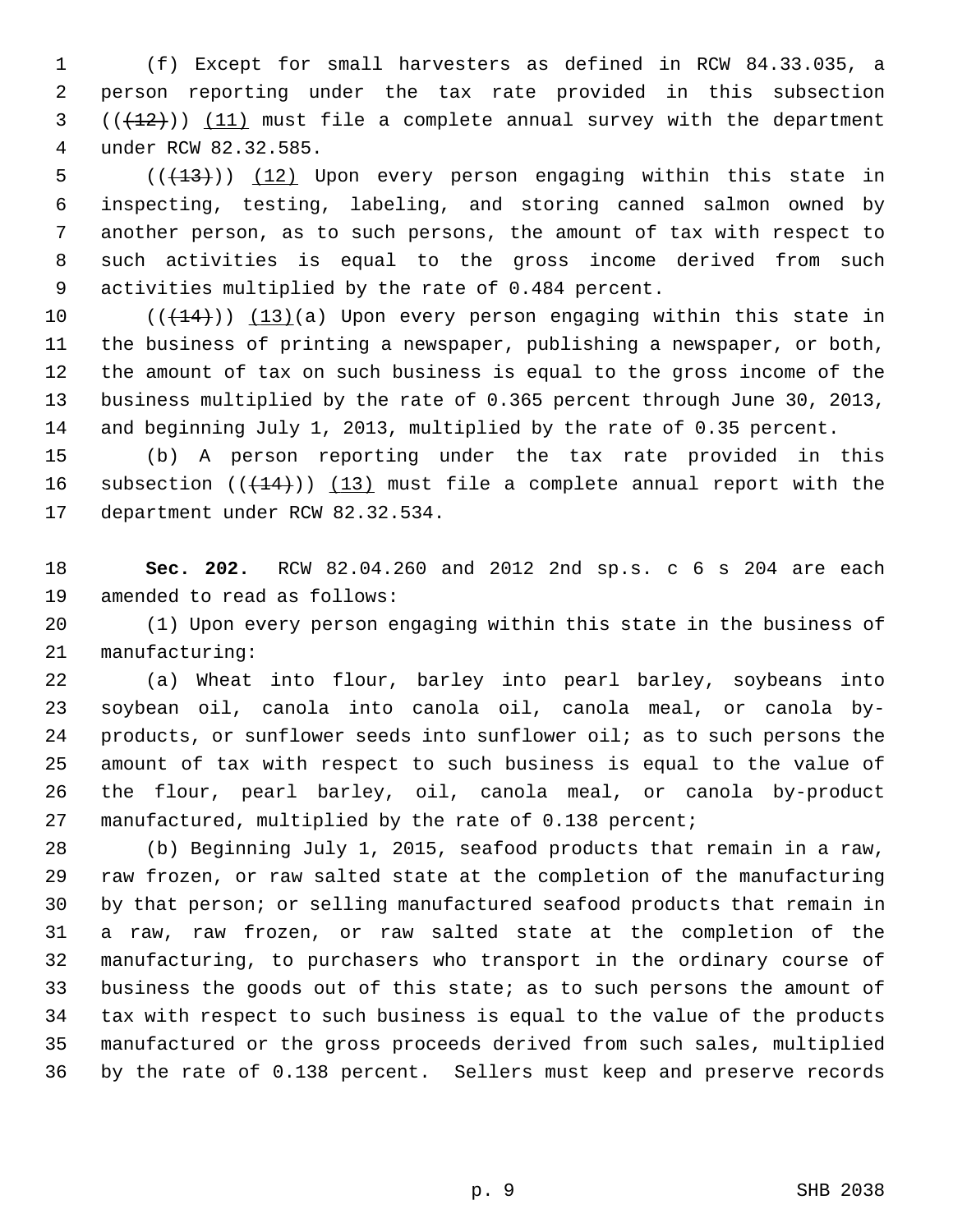1 for the period required by RCW 82.32.070 establishing that the goods 2 were transported by the purchaser in the ordinary course of business 3 out of this state;

 4 (c) Beginning July 1, 2015, dairy products that as of September 20, 5 2001, are identified in 21 C.F.R., chapter 1, parts 131, 133, and 135, 6 including by-products from the manufacturing of the dairy products such 7 as whey and casein; or selling the same to purchasers who transport in 8 the ordinary course of business the goods out of state; as to such 9 persons the tax imposed is equal to the value of the products 10 manufactured or the gross proceeds derived from such sales multiplied 11 by the rate of 0.138 percent. Sellers must keep and preserve records 12 for the period required by RCW 82.32.070 establishing that the goods 13 were transported by the purchaser in the ordinary course of business 14 out of this state;

15 (d) Beginning July 1, 2015, fruits or vegetables by canning, 16 preserving, freezing, processing, or dehydrating fresh fruits or 17 vegetables, or selling at wholesale fruits or vegetables manufactured 18 by the seller by canning, preserving, freezing, processing, or 19 dehydrating fresh fruits or vegetables and sold to purchasers who 20 transport in the ordinary course of business the goods out of this 21 state; as to such persons the amount of tax with respect to such 22 business is equal to the value of the products manufactured or the 23 gross proceeds derived from such sales multiplied by the rate of 0.138 24 percent. Sellers must keep and preserve records for the period 25 required by RCW 82.32.070 establishing that the goods were transported 26 by the purchaser in the ordinary course of business out of this state;

27 (e) Until July 1, 2009, alcohol fuel, biodiesel fuel, or biodiesel 28 feedstock, as those terms are defined in RCW 82.29A.135; as to such 29 persons the amount of tax with respect to the business is equal to the 30 value of alcohol fuel, biodiesel fuel, or biodiesel feedstock 31 manufactured, multiplied by the rate of 0.138 percent; and

32 (f) Wood biomass fuel as defined in RCW 82.29A.135; as to such 33 persons the amount of tax with respect to the business is equal to the 34 value of wood biomass fuel manufactured, multiplied by the rate of 35 0.138 percent.

36 (2) Upon every person engaging within this state in the business of 37 splitting or processing dried peas; as to such persons the amount of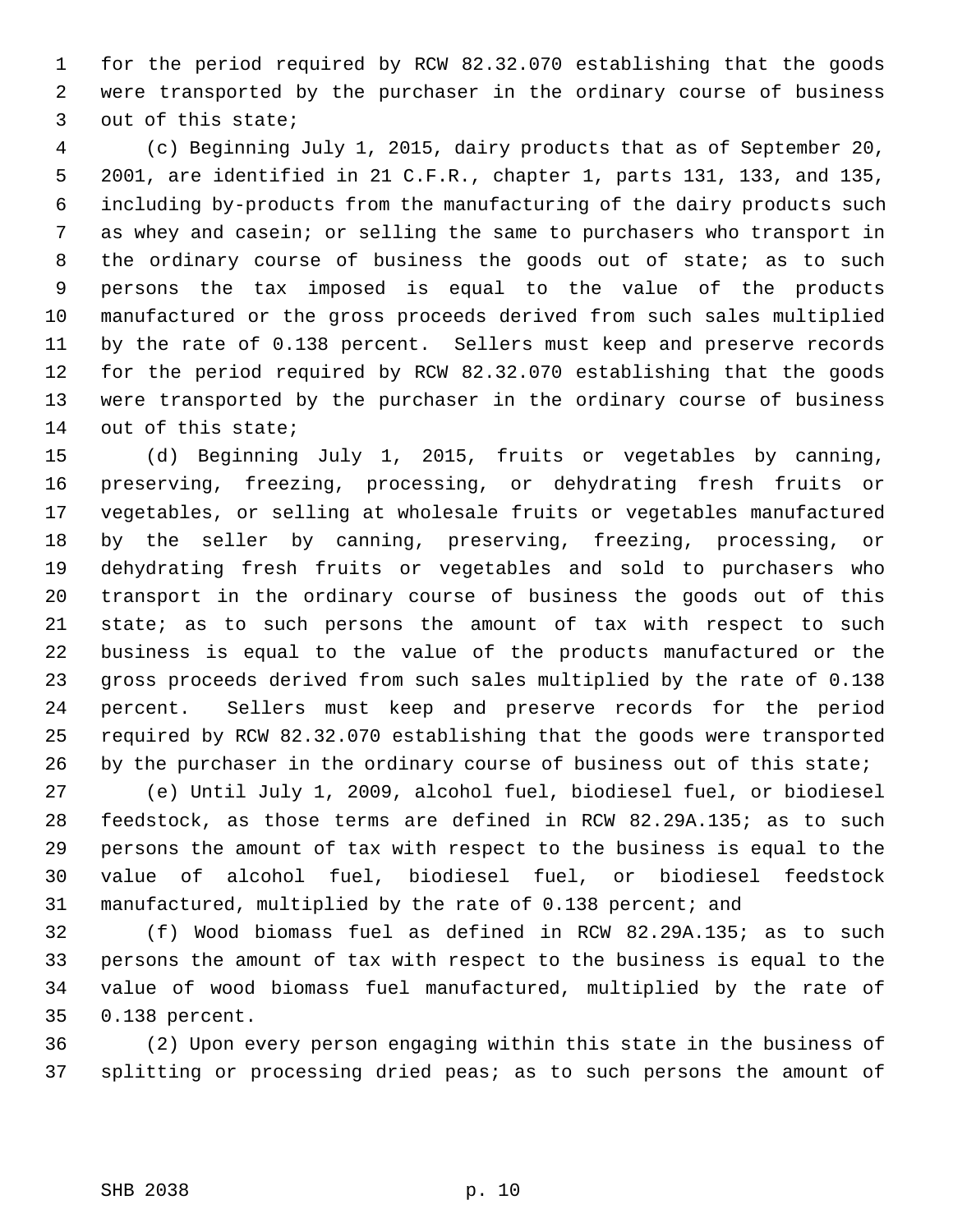1 tax with respect to such business is equal to the value of the peas 2 split or processed, multiplied by the rate of 0.138 percent.

 3 (3) Upon every nonprofit corporation and nonprofit association 4 engaging within this state in research and development, as to such 5 corporations and associations, the amount of tax with respect to such 6 activities is equal to the gross income derived from such activities 7 multiplied by the rate of 0.484 percent.

 8 (4) Upon every person engaging within this state in the business of 9 slaughtering, breaking and/or processing perishable meat products 10 and/or selling the same at wholesale only and not at retail; as to such 11 persons the tax imposed is equal to the gross proceeds derived from 12 such sales multiplied by the rate of 0.138 percent.

13 (5) ((Upon every person engaging within this state in the business 14 of acting as a travel agent or tour operator; as to such persons the 15 amount of the tax with respect to such activities is equal to the gross 16 income derived from such activities multiplied by the rate of 0.275 17 <del>percent.</del>

18  $(6)$ )) Upon every person engaging within this state in business as 19 an international steamship agent, international customs house broker, 20 international freight forwarder, vessel and/or cargo charter broker in 21 foreign commerce, and/or international air cargo agent; as to such 22 persons the amount of the tax with respect to only international 23 activities is equal to the gross income derived from such activities 24 multiplied by the rate of 0.275 percent.

25 ( $(\overline{+7})$ ) (6) Upon every person engaging within this state in the 26 business of stevedoring and associated activities pertinent to the 27 movement of goods and commodities in waterborne interstate or foreign 28 commerce; as to such persons the amount of tax with respect to such 29 business is equal to the gross proceeds derived from such activities 30 multiplied by the rate of 0.275 percent. Persons subject to taxation 31 under this subsection are exempt from payment of taxes imposed by 32 chapter 82.16 RCW for that portion of their business subject to 33 taxation under this subsection. Stevedoring and associated activities 34 pertinent to the conduct of goods and commodities in waterborne 35 interstate or foreign commerce are defined as all activities of a 36 labor, service or transportation nature whereby cargo may be loaded or 37 unloaded to or from vessels or barges, passing over, onto or under a 38 wharf, pier, or similar structure; cargo may be moved to a warehouse or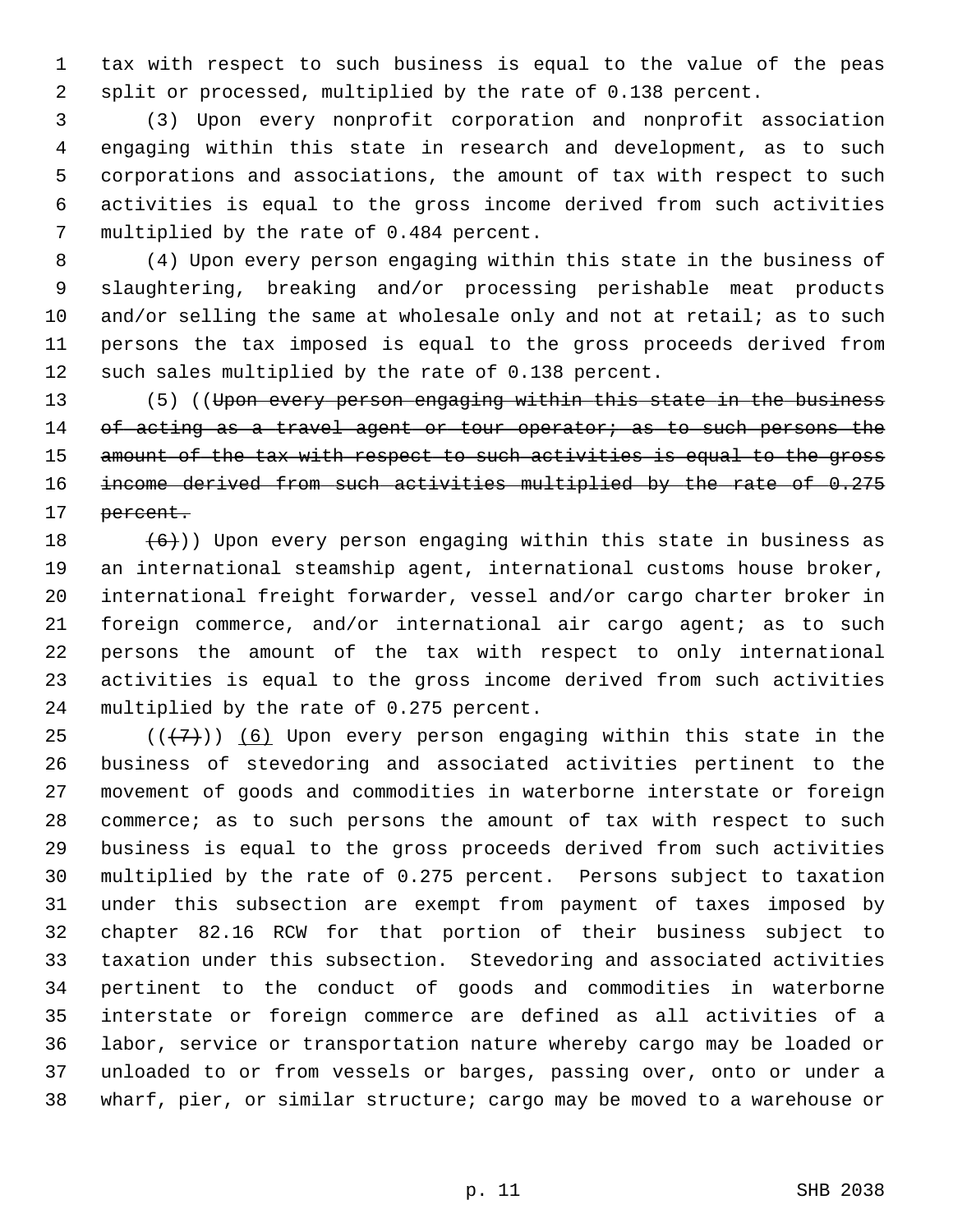1 similar holding or storage yard or area to await further movement in 2 import or export or may move to a consolidation freight station and be 3 stuffed, unstuffed, containerized, separated or otherwise segregated or 4 aggregated for delivery or loaded on any mode of transportation for 5 delivery to its consignee. Specific activities included in this 6 definition are: Wharfage, handling, loading, unloading, moving of 7 cargo to a convenient place of delivery to the consignee or a 8 convenient place for further movement to export mode; documentation 9 services in connection with the receipt, delivery, checking, care, 10 custody and control of cargo required in the transfer of cargo; 11 imported automobile handling prior to delivery to consignee; terminal 12 stevedoring and incidental vessel services, including but not limited 13 to plugging and unplugging refrigerator service to containers, 14 trailers, and other refrigerated cargo receptacles, and securing ship 15 hatch covers.

16 ( $(\{8\})$ ) (7)(a) Upon every person engaging within this state in the 17 business of disposing of low-level waste, as defined in RCW 43.145.010; 18 as to such persons the amount of the tax with respect to such business 19 is equal to the gross income of the business, excluding any fees 20 imposed under chapter 43.200 RCW, multiplied by the rate of 3.3 21 percent.

22 (b) If the gross income of the taxpayer is attributable to 23 activities both within and without this state, the gross income 24 attributable to this state must be determined in accordance with the 25 methods of apportionment required under RCW 82.04.460.

26 ( $(\frac{49}{})$ ) (8) Upon every person engaging within this state as an 27 insurance producer or title insurance agent licensed under chapter 28 48.17 RCW or a surplus line broker licensed under chapter 48.15 RCW; as 29 to such persons, the amount of the tax with respect to such licensed 30 activities is equal to the gross income of such business multiplied by 31 the rate of 0.484 percent.

 $32$  (( $(10)$ ) (9) Upon every person engaging within this state in 33 business as a hospital, as defined in chapter 70.41 RCW, that is 34 operated as a nonprofit corporation or by the state or any of its 35 political subdivisions, as to such persons, the amount of tax with 36 respect to such activities is equal to the gross income of the business 37 multiplied by the rate of 0.75 percent through June 30, 1995, and 1.5 38 percent thereafter.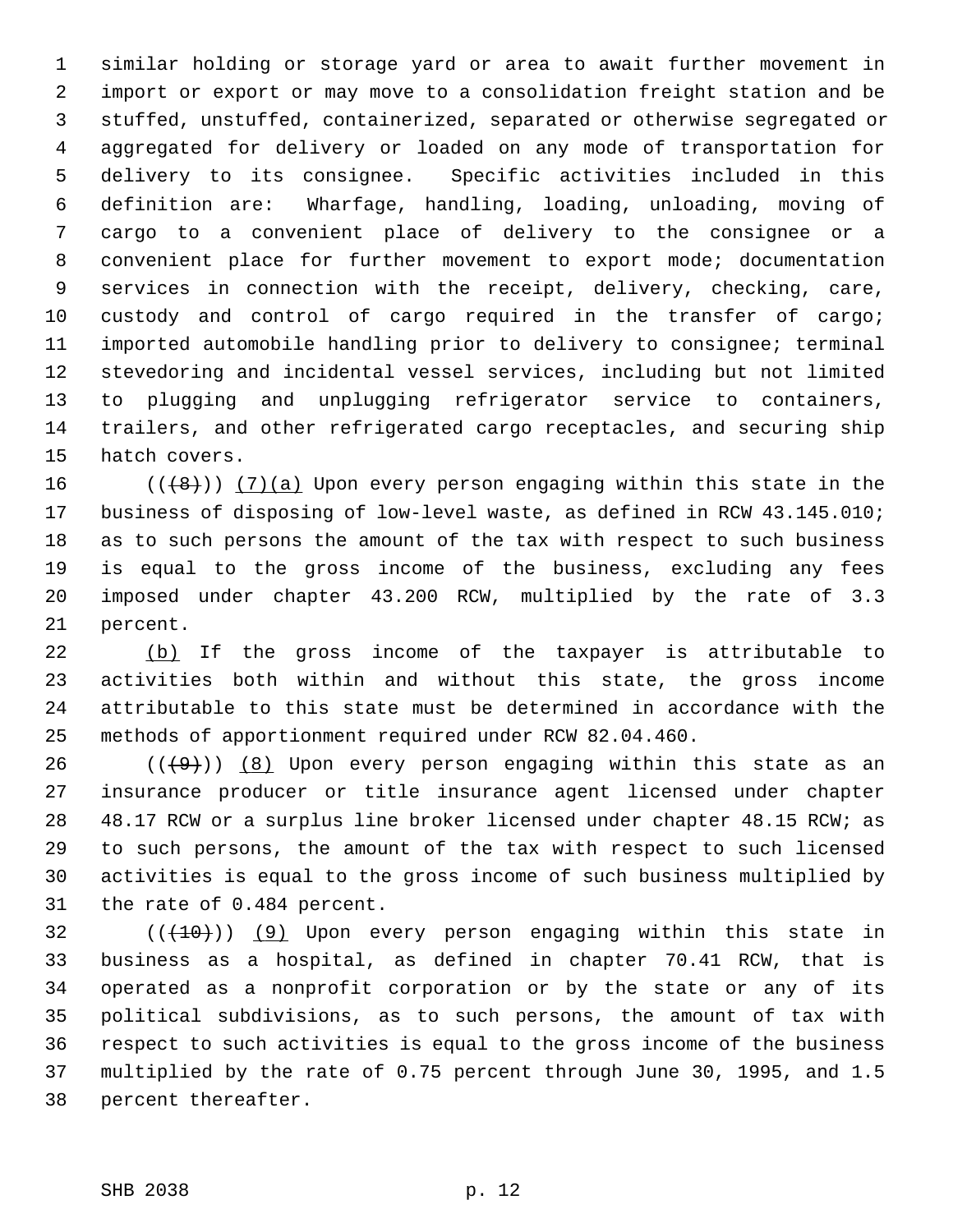$1$  ( $(\frac{11}{1})$ ) (10)(a) Beginning October 1, 2005, upon every person 2 engaging within this state in the business of manufacturing commercial 3 airplanes, or components of such airplanes, or making sales, at retail 4 or wholesale, of commercial airplanes or components of such airplanes, 5 manufactured by the seller, as to such persons the amount of tax with 6 respect to such business is, in the case of manufacturers, equal to the 7 value of the product manufactured and the gross proceeds of sales of 8 the product manufactured, or in the case of processors for hire, equal 9 to the gross income of the business, multiplied by the rate of:

10 (i) 0.4235 percent from October 1, 2005, through June 30, 2007; and 11 (ii) 0.2904 percent beginning July 1, 2007.

12 (b) Beginning July 1, 2008, upon every person who is not eligible 13 to report under the provisions of (a) of this subsection  $((+11))$  (10) 14 and is engaging within this state in the business of manufacturing 15 tooling specifically designed for use in manufacturing commercial 16 airplanes or components of such airplanes, or making sales, at retail 17 or wholesale, of such tooling manufactured by the seller, as to such 18 persons the amount of tax with respect to such business is, in the case 19 of manufacturers, equal to the value of the product manufactured and 20 the gross proceeds of sales of the product manufactured, or in the case 21 of processors for hire, be equal to the gross income of the business, 22 multiplied by the rate of 0.2904 percent.

23 (c) For the purposes of this subsection  $((+11))$  (10), "commercial 24 airplane" and "component" have the same meanings as provided in RCW 25 82.32.550.

26 (d) In addition to all other requirements under this title, a 27 person reporting under the tax rate provided in this subsection 28  $((+11))$  (10) must file a complete annual report with the department 29 under RCW 82.32.534.

30 (e) This subsection  $((+11))$  (10) does not apply on and after July 31 1, 2024.

 $(11)(a)$  Until July 1, 2024, upon every person engaging 33 within this state in the business of extracting timber or extracting 34 for hire timber; as to such persons the amount of tax with respect to 35 the business is, in the case of extractors, equal to the value of 36 products, including by-products, extracted, or in the case of 37 extractors for hire, equal to the gross income of the business,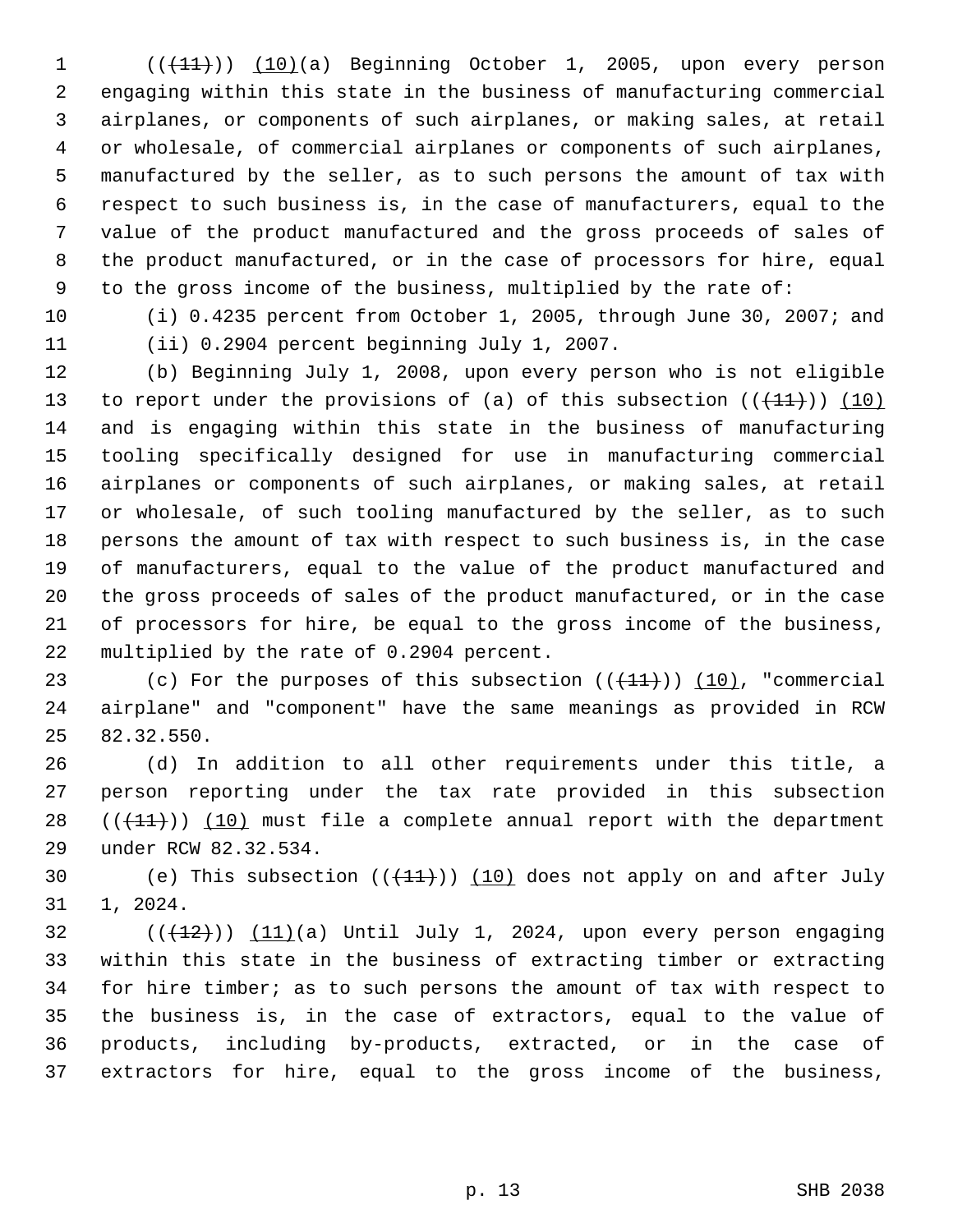1 multiplied by the rate of 0.4235 percent from July 1, 2006, through 2 June 30, 2007, and 0.2904 percent from July 1, 2007, through June 30, 3 2024.

 4 (b) Until July 1, 2024, upon every person engaging within this 5 state in the business of manufacturing or processing for hire: (i) 6 Timber into timber products or wood products; or (ii) timber products 7 into other timber products or wood products; as to such persons the 8 amount of the tax with respect to the business is, in the case of 9 manufacturers, equal to the value of products, including by-products, 10 manufactured, or in the case of processors for hire, equal to the gross 11 income of the business, multiplied by the rate of 0.4235 percent from 12 July 1, 2006, through June 30, 2007, and 0.2904 percent from July 1, 13 2007, through June 30, 2024.

14 (c) Until July 1, 2024, upon every person engaging within this 15 state in the business of selling at wholesale: (i) Timber extracted by 16 that person; (ii) timber products manufactured by that person from 17 timber or other timber products; or (iii) wood products manufactured by 18 that person from timber or timber products; as to such persons the 19 amount of the tax with respect to the business is equal to the gross 20 proceeds of sales of the timber, timber products, or wood products 21 multiplied by the rate of 0.4235 percent from July 1, 2006, through 22 June 30, 2007, and 0.2904 percent from July 1, 2007, through June 30, 23 2024.

24 (d) Until July 1, 2024, upon every person engaging within this 25 state in the business of selling standing timber; as to such persons 26 the amount of the tax with respect to the business is equal to the 27 gross income of the business multiplied by the rate of 0.2904 percent. 28 For purposes of this subsection  $((+12))$   $(11)(d)$ , "selling standing 29 timber" means the sale of timber apart from the land, where the buyer 30 is required to sever the timber within thirty months from the date of 31 the original contract, regardless of the method of payment for the 32 timber and whether title to the timber transfers before, upon, or after 33 severance.

34 (e) For purposes of this subsection, the following definitions 35 apply:

36 (i) "Biocomposite surface products" means surface material products 37 containing, by weight or volume, more than fifty percent recycled paper 38 and that also use nonpetroleum-based phenolic resin as a bonding agent.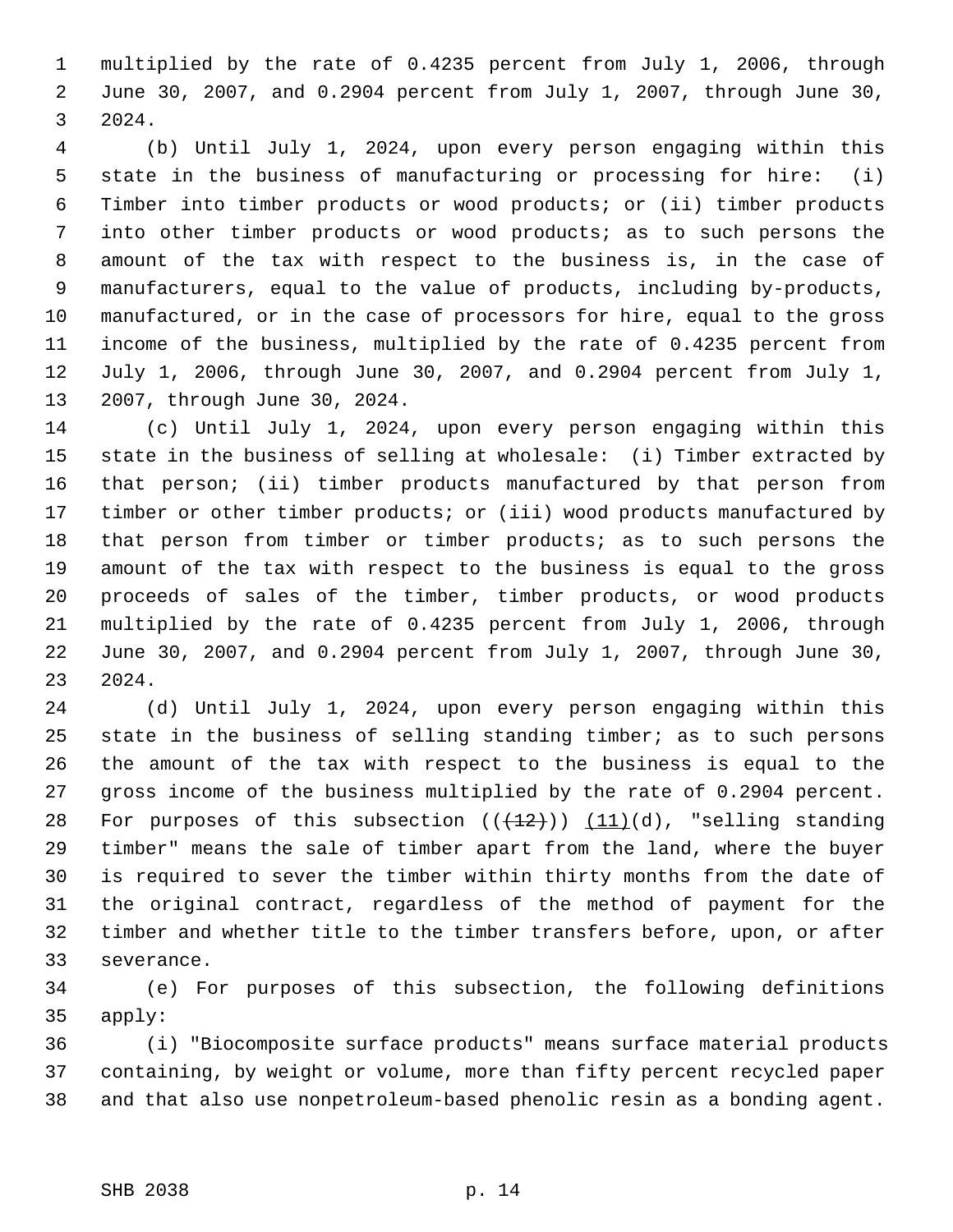1 (ii) "Paper and paper products" means products made of interwoven 2 cellulosic fibers held together largely by hydrogen bonding. "Paper 3 and paper products" includes newsprint; office, printing, fine, and 4 pressure-sensitive papers; paper napkins, towels, and toilet tissue; 5 kraft bag, construction, and other kraft industrial papers; paperboard, 6 liquid packaging containers, containerboard, corrugated, and solid- 7 fiber containers including linerboard and corrugated medium; and 8 related types of cellulosic products containing primarily, by weight or 9 volume, cellulosic materials. "Paper and paper products" does not 10 include books, newspapers, magazines, periodicals, and other printed 11 publications, advertising materials, calendars, and similar types of 12 printed materials.

13 (iii) "Recycled paper" means paper and paper products having fifty 14 percent or more of their fiber content that comes from postconsumer 15 waste. For purposes of this subsection  $((+12))$   $(11)(e)(iii)$ , 16 "postconsumer waste" means a finished material that would normally be 17 disposed of as solid waste, having completed its life cycle as a 18 consumer item.

19 (iv) "Timber" means forest trees, standing or down, on privately or 20 publicly owned land. "Timber" does not include Christmas trees that 21 are cultivated by agricultural methods or short-rotation hardwoods as 22 defined in RCW 84.33.035.

23 (v) "Timber products" means:

24 (A) Logs, wood chips, sawdust, wood waste, and similar products 25 obtained wholly from the processing of timber, short-rotation hardwoods 26 as defined in RCW 84.33.035, or both;

27 (B) Pulp, including market pulp and pulp derived from recovered 28 paper or paper products; and

29 (C) Recycled paper, but only when used in the manufacture of 30 biocomposite surface products.

31 (vi) "Wood products" means paper and paper products; dimensional 32 lumber; engineered wood products such as particleboard, oriented strand 33 board, medium density fiberboard, and plywood; wood doors; wood 34 windows; and biocomposite surface products.

35 (f) Except for small harvesters as defined in RCW 84.33.035, a 36 person reporting under the tax rate provided in this subsection 37  $((+12))$  (11) must file a complete annual survey with the department 38 under RCW 82.32.585.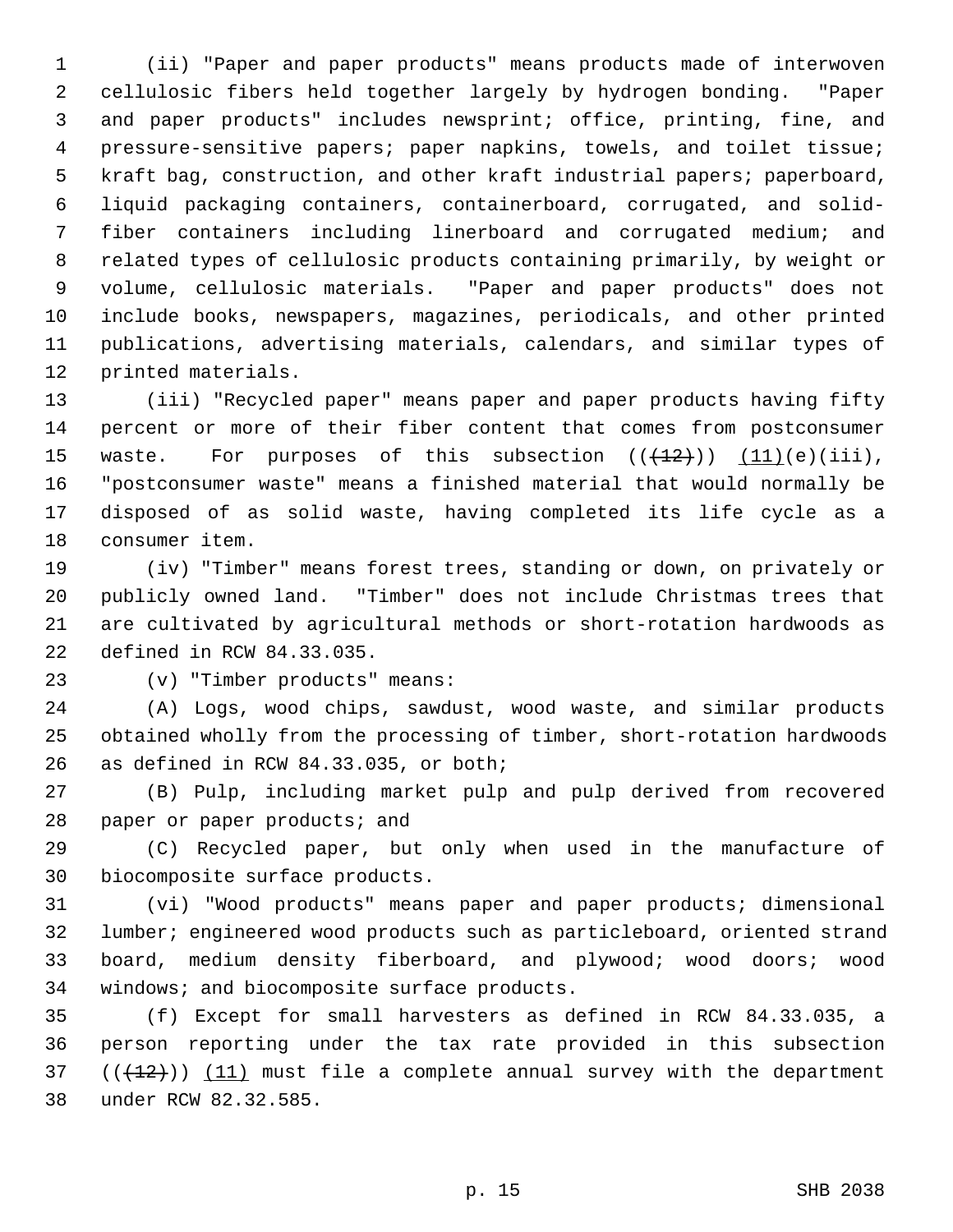1 (( $(13)$ )) (12) Upon every person engaging within this state in 2 inspecting, testing, labeling, and storing canned salmon owned by 3 another person, as to such persons, the amount of tax with respect to 4 such activities is equal to the gross income derived from such 5 activities multiplied by the rate of 0.484 percent.

6  $((+14))$   $(13)(a)$  Upon every person engaging within this state in 7 the business of printing a newspaper, publishing a newspaper, or both, 8 the amount of tax on such business is equal to the gross income of the 9 business multiplied by the rate of 0.2904 percent.

10 (b) A person reporting under the tax rate provided in this 11 subsection  $((+14))$   $(13)$  must file a complete annual report with the 12 department under RCW 82.32.534.

# 13 **PART III**

## 14 **Eliminating the Sales and Use Tax Exemption for Bottled Water**

15 **Sec. 301.** RCW 82.08.0293 and 2011 c 2 s 301 are each amended to 16 read as follows:

17 (1) The tax levied by RCW 82.08.020 does not apply to sales of food 18 and food ingredients. "Food and food ingredients" means substances, 19 whether in liquid, concentrated, solid, frozen, dried, or dehydrated 20 form, that are sold for ingestion or chewing by humans and are consumed 21 for their taste or nutritional value. "Food and food ingredients" does 22 not include:

23 (a) "Alcoholic beverages," which means beverages that are suitable 24 for human consumption and contain one-half of one percent or more of 25 alcohol by volume; and

26 (b) "Tobacco," which means cigarettes, cigars, chewing or pipe 27 tobacco, or any other item that contains tobacco.

28 (2) The exemption of "food and food ingredients" provided for in 29 subsection (1) of this section does not apply to prepared food, soft 30 drinks, bottled water, or dietary supplements. ((For purposes of this 31 subsection, the following definitions apply:)) The definitions in this 32 subsection apply throughout this section unless the context clearly 33 requires otherwise.

34 (a) "Bottled water" means water that is placed in a safety sealed 35 container or package for human consumption. Bottled water is calorie 36 free and does not contain sweeteners or other additives except that it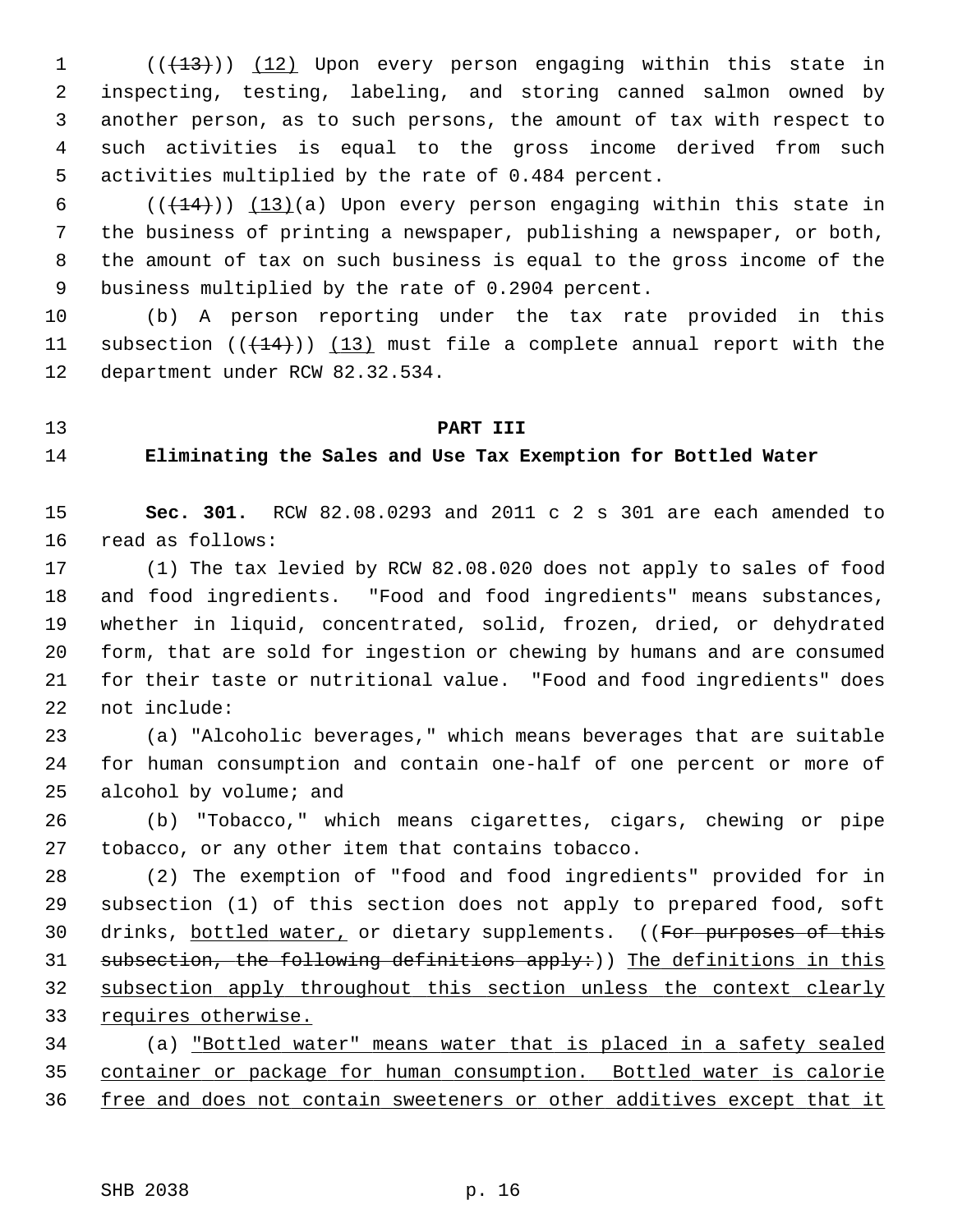| 1  | may contain: (i) Antimicrobial agents; (ii) fluoride; (iii)             |
|----|-------------------------------------------------------------------------|
| 2  | carbonation; (iv) vitamins, minerals, and electrolytes; (v) oxygen;     |
| 3  | (vi) preservatives; and (vii) only those flavors, extracts, or essences |
| 4  | derived from a spice or fruit. "Bottled water" includes water that is   |
| 5  | delivered to the buyer in a reusable container that is not sold with    |
| 6  | the water.                                                              |
| 7  | (b) "Dietary supplement" means any product, other than tobacco,         |
| 8  | intended to supplement the diet that:                                   |
| 9  | (i) Contains one or more of the following dietary ingredients:          |
| 10 | (A) A vitamin;                                                          |
| 11 | $(B)$ A mineral;                                                        |
| 12 | (C) An herb or other botanical;                                         |
| 13 | (D) An amino acid;                                                      |
| 14 | (E) A dietary substance for use by humans to supplement the diet by     |
| 15 | increasing the total dietary intake; or                                 |
| 16 | (F) A concentrate, metabolite, constituent, extract, or combination     |
| 17 | of any ingredient described in this subsection;                         |
| 18 | (ii) Is intended for ingestion in tablet, capsule, powder, softgel,     |
| 19 | gelcap, or liquid form, or if not intended for ingestion in such form,  |
| 20 | is not represented as conventional food and is not represented for use  |
| 21 | as a sole item of a meal or of the diet; and                            |
| 22 | (iii) Is required to be labeled as a dietary supplement,                |
| 23 | identifiable by the "supplement facts" box found on the label as        |
| 24 | required pursuant to 21 C.F.R. Sec. 101.36, as amended or renumbered as |
| 25 | of January 1, 2003.                                                     |
| 26 | $((+b))$ $(c)(i)$ "Prepared food" means:                                |
| 27 | (A) Food sold in a heated state or heated by the seller;                |
| 28 | (B) Food sold with eating utensils provided by the seller,              |
| 29 | including plates, knives, forks, spoons, glasses, cups, napkins, or     |
| 30 | straws. A plate does not include a container or packaging used to       |
| 31 | transport the food; or                                                  |
| 32 | (C) Two or more food ingredients mixed or combined by the seller        |
| 33 | for sale as a single item, except:                                      |
| 34 | (I) Food that is only cut, repackaged, or pasteurized by the            |
| 35 | seller; or                                                              |
| 36 | (II) Raw eggs, fish, meat, poultry, and foods containing these raw      |
| 37 | animal foods requiring cooking by the consumer as recommended by the    |
|    |                                                                         |

p. 17 SHB 2038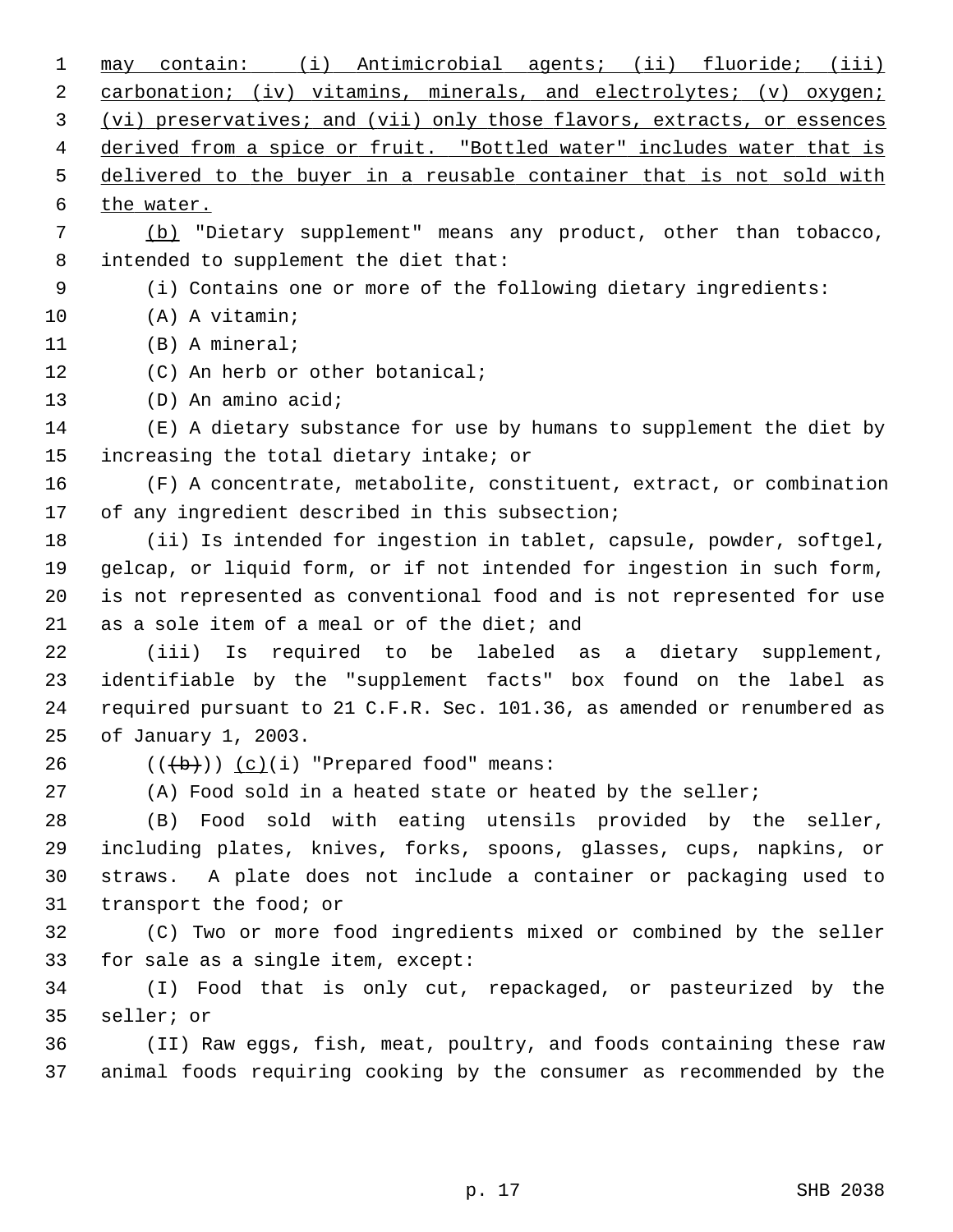1 federal food and drug administration in chapter 3, part 401.11 of The 2 Food Code, published by the food and drug administration, as amended or 3 renumbered as of January 1, 2003, so as to prevent foodborne illness.

 4 (ii) "Prepared food" does not include the following food or food 5 ingredients, if the food or food ingredients are sold without eating 6 utensils provided by the seller:

 7 (A) Food sold by a seller whose proper primary North American 8 industry classification system (NAICS) classification is manufacturing 9 in sector 311, except subsector 3118 (bakeries), as provided in the 10 "North American industry classification system--United States, 2002";

11 (B) Food sold in an unheated state by weight or volume as a single 12 item; or

13 (C) Bakery items. The term "bakery items" includes bread, rolls, 14 buns, biscuits, bagels, croissants, pastries, donuts, Danish, cakes, 15 tortes, pies, tarts, muffins, bars, cookies, or tortillas.

16 ( $(\langle e \rangle)$ ) (d) "Soft drinks" means nonalcoholic beverages that contain 17 natural or artificial sweeteners. Soft drinks do not include beverages 18 that contain: Milk or milk products; soy, rice, or similar milk 19 substitutes; or greater than fifty percent of vegetable or fruit juice 20 by volume.

21 (3) Notwithstanding anything in this section to the contrary, the 22 exemption of "food and food ingredients" provided in this section 23 applies to food and food ingredients that are furnished, prepared, or 24 served as meals:

25 (a) Under a state administered nutrition program for the aged as 26 provided for in the older Americans act (P.L. 95-478 Title III) and RCW 27 74.38.040(6);

28 (b) That are provided to senior citizens, individuals with 29 disabilities, or low-income persons by a not-for-profit organization 30 organized under chapter 24.03 or 24.12 RCW; or

31 (c) That are provided to residents, sixty-two years of age or 32 older, of a qualified low-income senior housing facility by the lessor 33 or operator of the facility. The sale of a meal that is billed to both 34 spouses of a marital community or both domestic partners of a domestic 35 partnership meets the age requirement in this subsection (3)(c) if at 36 least one of the spouses or domestic partners is at least sixty-two 37 years of age. For purposes of this subsection, "qualified low-income 38 senior housing facility" means a facility: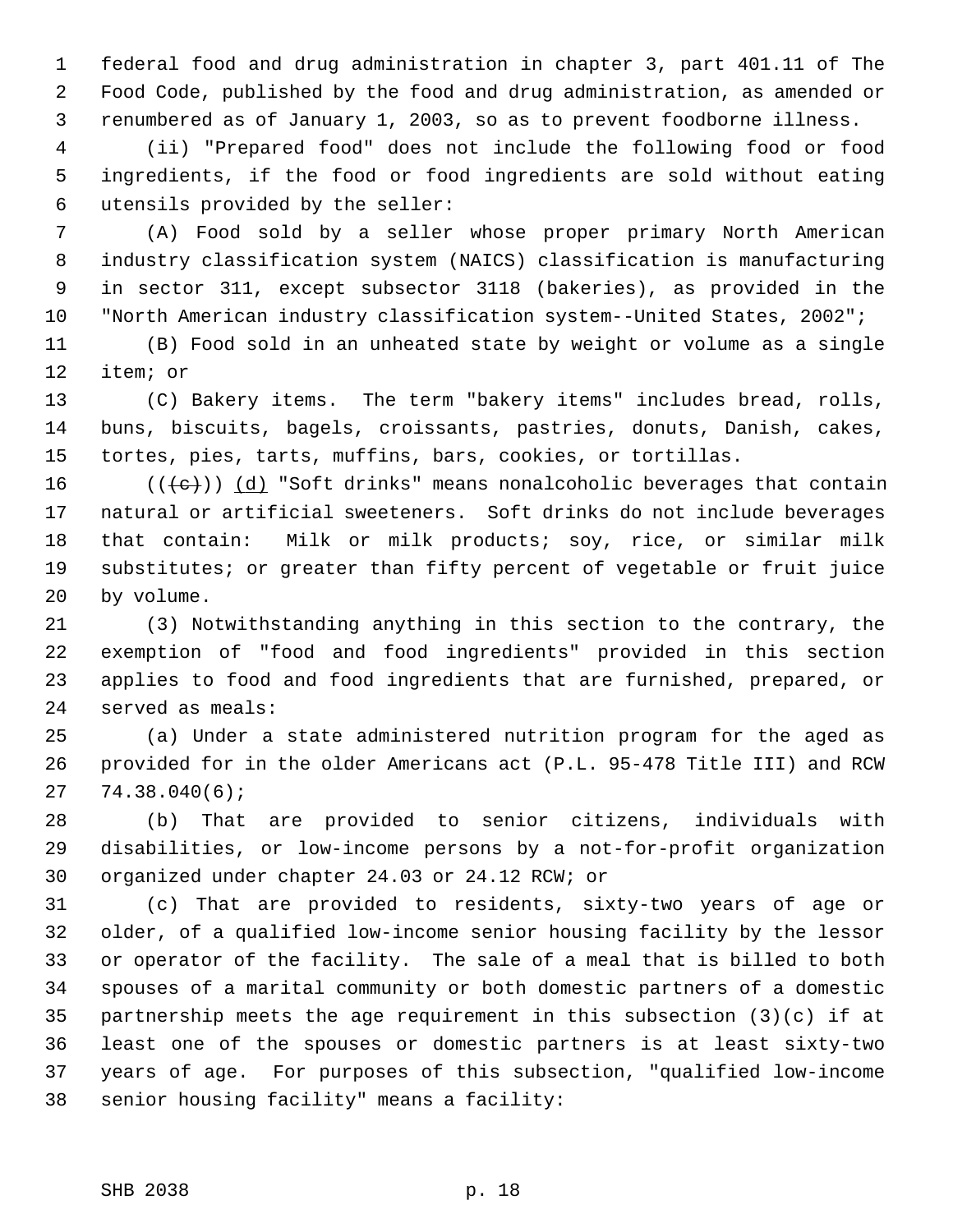1 (i) That meets the definition of a qualified low-income housing 2 project under 26 U.S.C. Sec. 42 of the federal internal revenue code, 3 as existing on August 1, 2009;

 4 (ii) That has been partially funded under 42 U.S.C. Sec. 1485; and 5 (iii) For which the lessor or operator has at any time been 6 entitled to claim a federal income tax credit under 26 U.S.C. Sec. 42 7 of the federal internal revenue code.

 8 (4)(a) Subsection (1) of this section notwithstanding, the retail 9 sale of food and food ingredients is subject to sales tax under RCW 10 82.08.020 if the food and food ingredients are sold through a vending 11 machine. Except as provided in (b) of this subsection, the selling 12 price of food and food ingredients sold through a vending machine for 13 purposes of RCW 82.08.020 is fifty-seven percent of the gross receipts.

14 (b) For soft drinks and hot prepared food and food ingredients, 15 other than food and food ingredients which are heated after they have 16 been dispensed from the vending machine, the selling price is the total 17 gross receipts of such sales divided by the sum of one plus the sales 18 tax rate expressed as a decimal.

19 (c) For tax collected under this subsection (4), the requirements 20 that the tax be collected from the buyer and that the amount of tax be 21 stated as a separate item are waived.

22 **Sec. 302.** RCW 82.12.0293 and 2011 c 2 s 303 are each amended to 23 read as follows:

24 (1) The provisions of this chapter do not apply in respect to the 25 use of food and food ingredients for human consumption. "Food and food 26 ingredients" has the same meaning as in RCW 82.08.0293.

27 (2) The exemption of "food and food ingredients" provided for in 28 subsection (1) of this section does not apply to prepared food, soft 29 drinks, bottled water, or dietary supplements. "Prepared food," "soft 30 drinks," "bottled water," and "dietary supplements" have the same 31 meanings as in RCW 82.08.0293.

32 (3) Notwithstanding anything in this section to the contrary, the 33 exemption of "food and food ingredients" provided in this section 34 applies to food and food ingredients which are furnished, prepared, or 35 served as meals:

36 (a) Under a state administered nutrition program for the aged as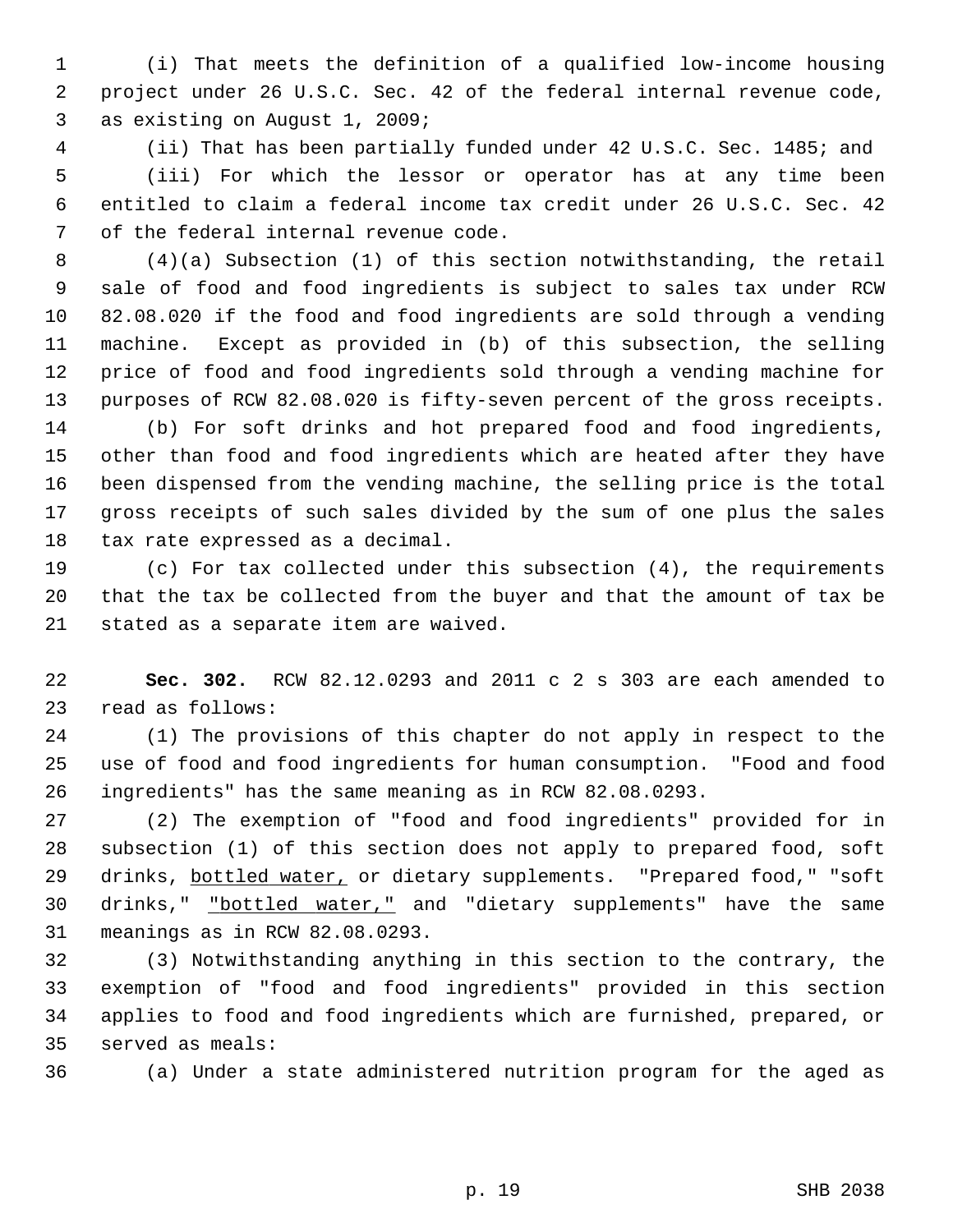1 provided for in the older Americans act (P.L. 95-478 Title III) and RCW 2 74.38.040(6);

 3 (b) Which are provided to senior citizens, individuals with 4 disabilities, or low-income persons by a not-for-profit organization 5 organized under chapter 24.03 or 24.12 RCW; or

 6 (c) That are provided to residents, sixty-two years of age or 7 older, of a qualified low-income senior housing facility by the lessor 8 or operator of the facility. The sale of a meal that is billed to both 9 spouses of a marital community or both domestic partners of a domestic 10 partnership meets the age requirement in this subsection (3)(c) if at 11 least one of the spouses or domestic partners is at least sixty-two 12 years of age. For purposes of this subsection, "qualified low-income 13 senior housing facility" has the same meaning as in RCW 82.08.0293.

14 NEW SECTION. **Sec. 303.** A new section is added to chapter 82.08 15 RCW to read as follows:

16 (1) Subject to the conditions in this section, the tax levied by 17 RCW 82.08.020 does not apply to sales of bottled water dispensed or to 18 be dispensed to patients, pursuant to a prescription for use in the 19 cure, mitigation, treatment, or prevention of disease or other medical 20 condition.

21 (2) For purposes of this section, "prescription" means an order, 22 formula, or recipe issued in any form of oral, written, electronic, or 23 other means of transmission by a duly licensed practitioner authorized 24 by the laws of this state to prescribe.

25 (3) Except for sales of bottled water delivered to the buyer in a 26 reusable container that is not sold with the water, sellers must 27 collect tax on sales subject to this exemption. Any buyer that has 28 paid at least twenty-five dollars in state and local sales taxes on 29 purchases of bottled water subject to this exemption may apply for a 30 refund of the taxes directly from the department in a form and manner 31 prescribed by the department. The department must deny any refund 32 application if the amount of the refund requested is less than twenty-33 five dollars. No refund may be made for taxes paid more than four 34 years after the end of the calendar year in which the tax was paid to 35 the seller.

36 (4) The provisions of RCW 82.32.060 apply to refunds authorized 37 under this section.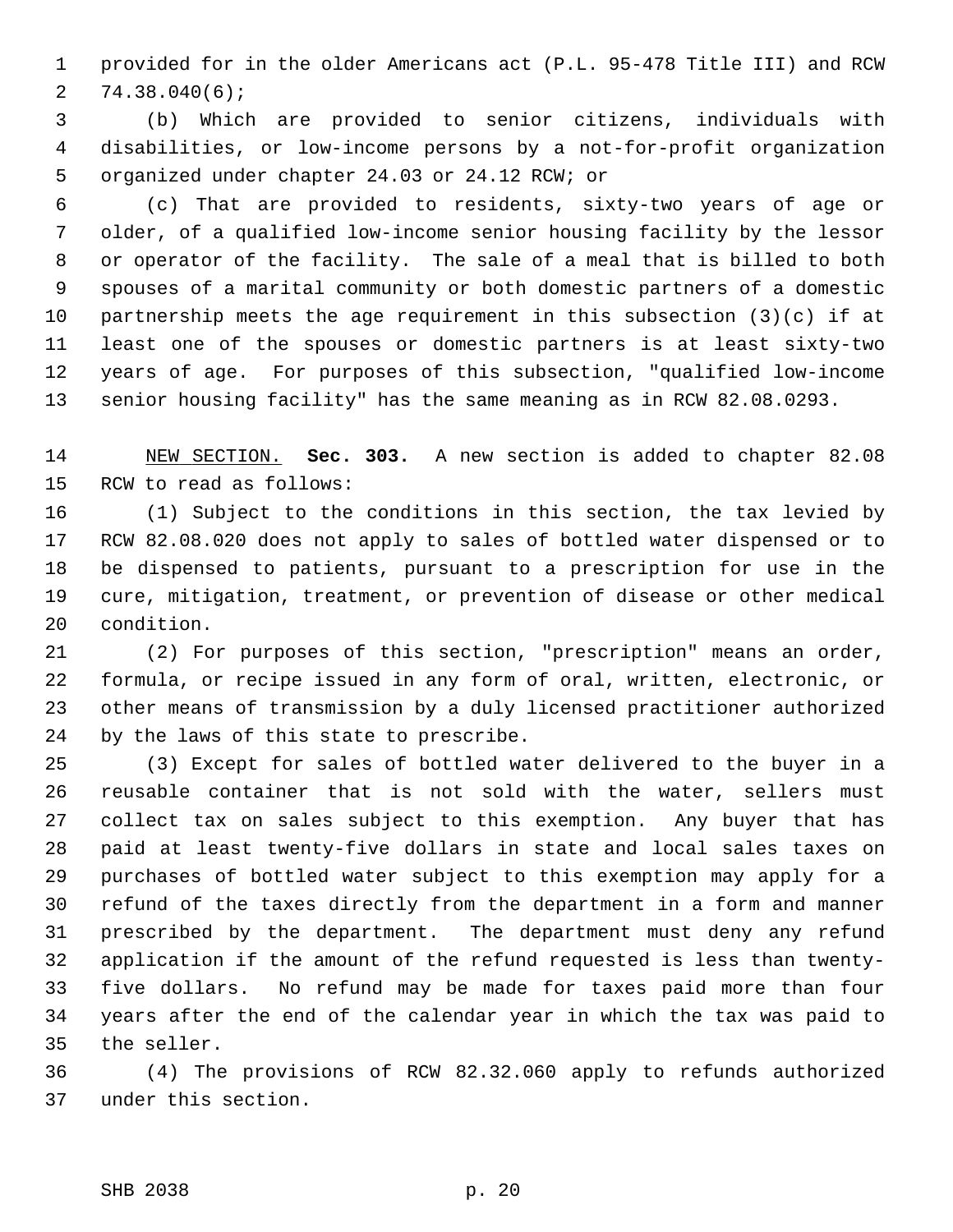1 (5) With respect to sales of bottled water delivered to the buyer 2 in a reusable container that is not sold with the water, buyers 3 claiming the exemption provided in this section must provide the seller 4 with an exemption certificate in a form and manner prescribed by the 5 department. The seller must retain a copy of the certificate for the 6 seller's files.

 7 NEW SECTION. **Sec. 304.** A new section is added to chapter 82.12 8 RCW to read as follows:

 9 (1) The provisions of this chapter do not apply in respect to the 10 use of bottled water dispensed or to be dispensed to patients, pursuant 11 to a prescription for use in the cure, mitigation, treatment, or 12 prevention of disease or medical condition.

13 (2) For the purposes of this section, "prescription" has the same 14 meaning as provided in section 303 of this act.

15 NEW SECTION. **Sec. 305.** A new section is added to chapter 82.08 16 RCW to read as follows:

17 (1)(a) Subject to the conditions in this section, the tax levied by 18 RCW 82.08.020 does not apply to sales of bottled water to persons whose 19 primary source of drinking water is unsafe.

20 (b) For purposes of this subsection and section 306 of this act, a 21 person's primary source of drinking water is unsafe if:

22 (i) The public water system providing the drinking water has issued 23 a public notification that the drinking water may pose a health risk, 24 and the notification is still in effect on the date that the bottled 25 water was purchased;

26 (ii) Test results on the person's drinking water, which are no more 27 than twelve months old, from a laboratory certified to perform drinking 28 water testing show that the person's drinking water does not meet safe 29 drinking water standards applicable to public water systems; or

30 (iii) The person otherwise establishes, to the department's 31 satisfaction, that the person's drinking water does not meet safe 32 drinking water standards applicable to public water systems.

33 (2) Except for sales of bottled water delivered to the buyer in a 34 reusable container that is not sold with the water, sellers must 35 collect tax on sales subject to this exemption. Any buyer that has 36 paid at least twenty-five dollars in state and local sales taxes on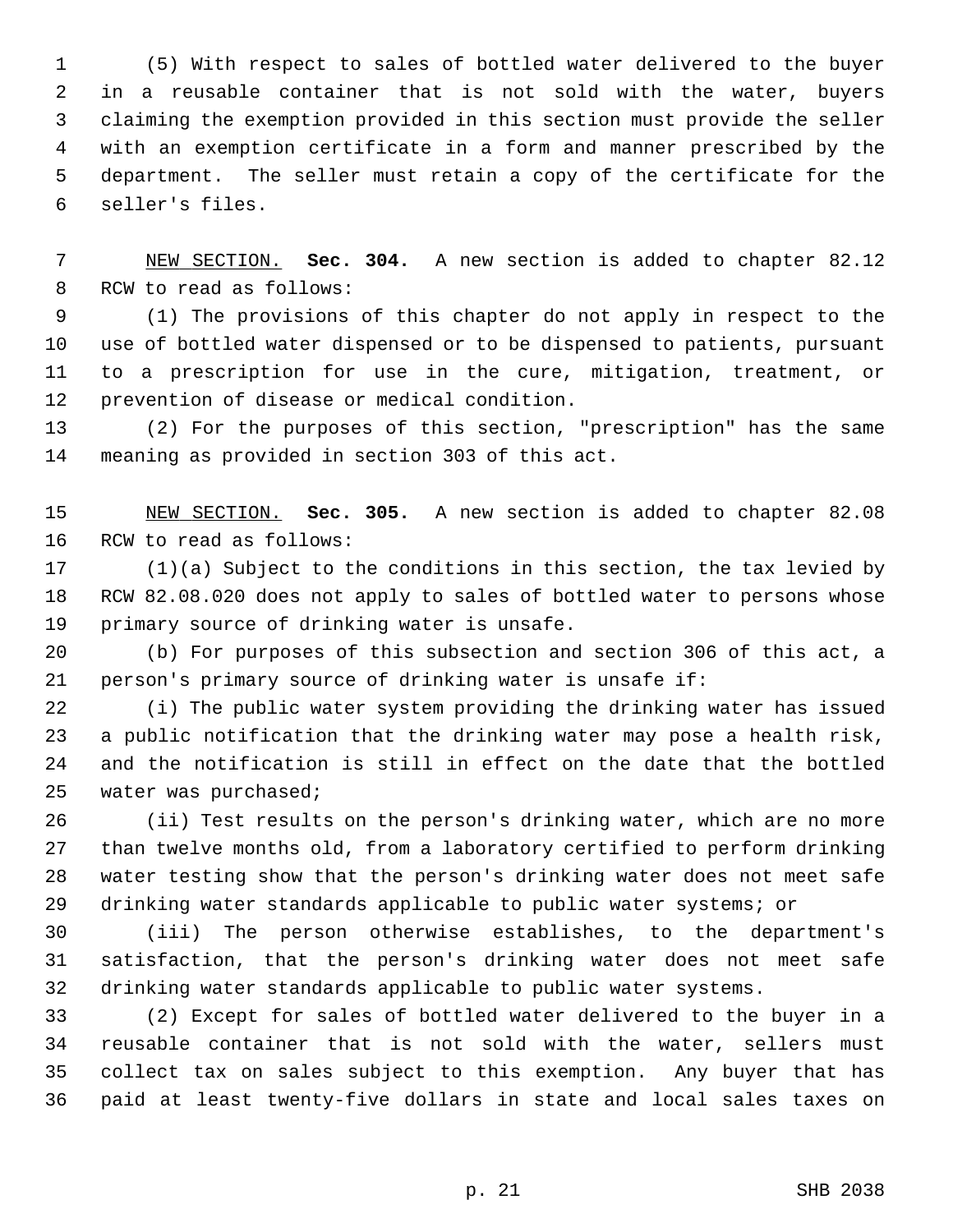1 purchases of bottled water subject to this exemption may apply for a 2 refund of the taxes directly from the department in a form and manner 3 prescribed by the department. The department must deny any refund 4 application if the amount of the refund requested is less than 5 twenty-five dollars. No refund may be made for taxes paid more than 6 four years after the end of the calendar year in which the tax was paid 7 to the seller.

 8 (3) The provisions of RCW 82.32.060 apply to refunds authorized 9 under this section.

10 (4)(a) With respect to sales of bottled water delivered to the 11 buyer in a reusable container that is not sold with the water, buyers 12 claiming the exemption provided in this section must provide the seller 13 with an exemption certificate in a form and manner prescribed by the 14 department. The seller must retain a copy of the certificate for the 15 seller's files.

16 (b) The department may waive the requirement for an exemption 17 certificate in the event of disaster or similar circumstance.

18 NEW SECTION. **Sec. 306.** A new section is added to chapter 82.12 19 RCW to read as follows:

20 The provisions of this chapter do not apply in respect to the use 21 of bottled water by persons whose primary source of drinking water is 22 unsafe as provided in section 305 of this act.

- 
- 

## 23 **PART IV**

## 24 **Repealing the Nonresident Sales and Use Tax Exemption**

25 **Sec. 401.** RCW 82.08.0273 and 2011 c 7 s 1 are each amended to read 26 as follows:

27 (1) Until July 1, 2013, the tax levied by RCW 82.08.020 does not 28 apply to sales to nonresidents of this state of tangible personal 29 property, digital goods, and digital codes, when:

30 (a) The property is for use outside this state;

31 (b) The purchaser is a bona fide resident of a province or 32 territory of Canada or a state, territory, or possession of the United 33 States, other than the state of Washington; and

34 (i) Such state, possession, territory, or province does not impose,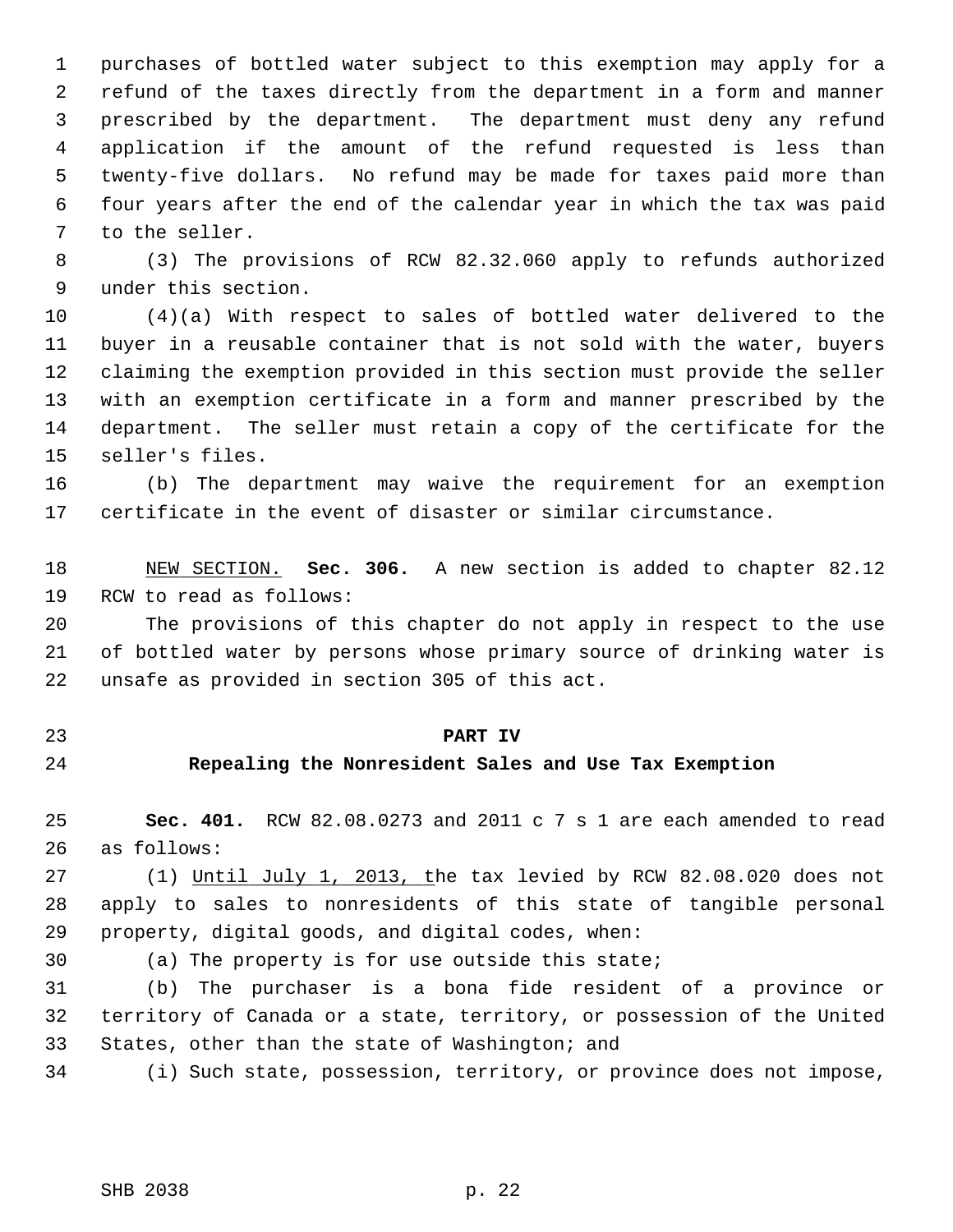1 or have imposed on its behalf, a generally applicable retail sales tax, 2 use tax, value added tax, gross receipts tax on retailing activities, 3 or similar generally applicable tax, of three percent or more; or

 4 (ii) If imposing a tax described in (b)(i) of this subsection, 5 provides an exemption for sales to Washington residents by reason of 6 their residence; and

 7 (c) The purchaser agrees, when requested, to grant the department 8 of revenue access to such records and other forms of verification at 9 his or her place of residence to assure that such purchases are not 10 first used substantially in the state of Washington.

11 (2) Notwithstanding anything to the contrary in this chapter, if 12 parts or other tangible personal property are installed by the seller 13 during the course of repairing, cleaning, altering, or improving motor 14 vehicles, trailers, or campers and the seller makes a separate charge 15 for the tangible personal property, the tax levied by RCW 82.08.020 16 does not apply to the separately stated charge to a nonresident 17 purchaser for the tangible personal property but only if the separately 18 stated charge does not exceed either the seller's current publicly 19 stated retail price for the tangible personal property or, if no 20 publicly stated retail price is available, the seller's cost for the 21 tangible personal property. However, the exemption provided by this 22 section does not apply if tangible personal property is installed by 23 the seller during the course of repairing, cleaning, altering, or 24 improving motor vehicles, trailers, or campers and the seller makes a 25 single nonitemized charge for providing the tangible personal property 26 and service. All of the requirements in subsections (1) and (3) 27 through (6) of this section apply to this subsection.

28 (3)(a) Any person claiming exemption from retail sales tax under 29 the provisions of this section must display proof of his or her current 30 nonresident status as provided in this section.

31 (b) Acceptable proof of a nonresident person's status includes one 32 piece of identification such as a valid driver's license from the 33 jurisdiction in which the out-of-state residency is claimed or a valid 34 identification card which has a photograph of the holder and is issued 35 by the out-of-state jurisdiction. Identification under this subsection 36 (3)(b) must show the holder's residential address and have as one of 37 its legal purposes the establishment of residency in that out-of-state 38 jurisdiction.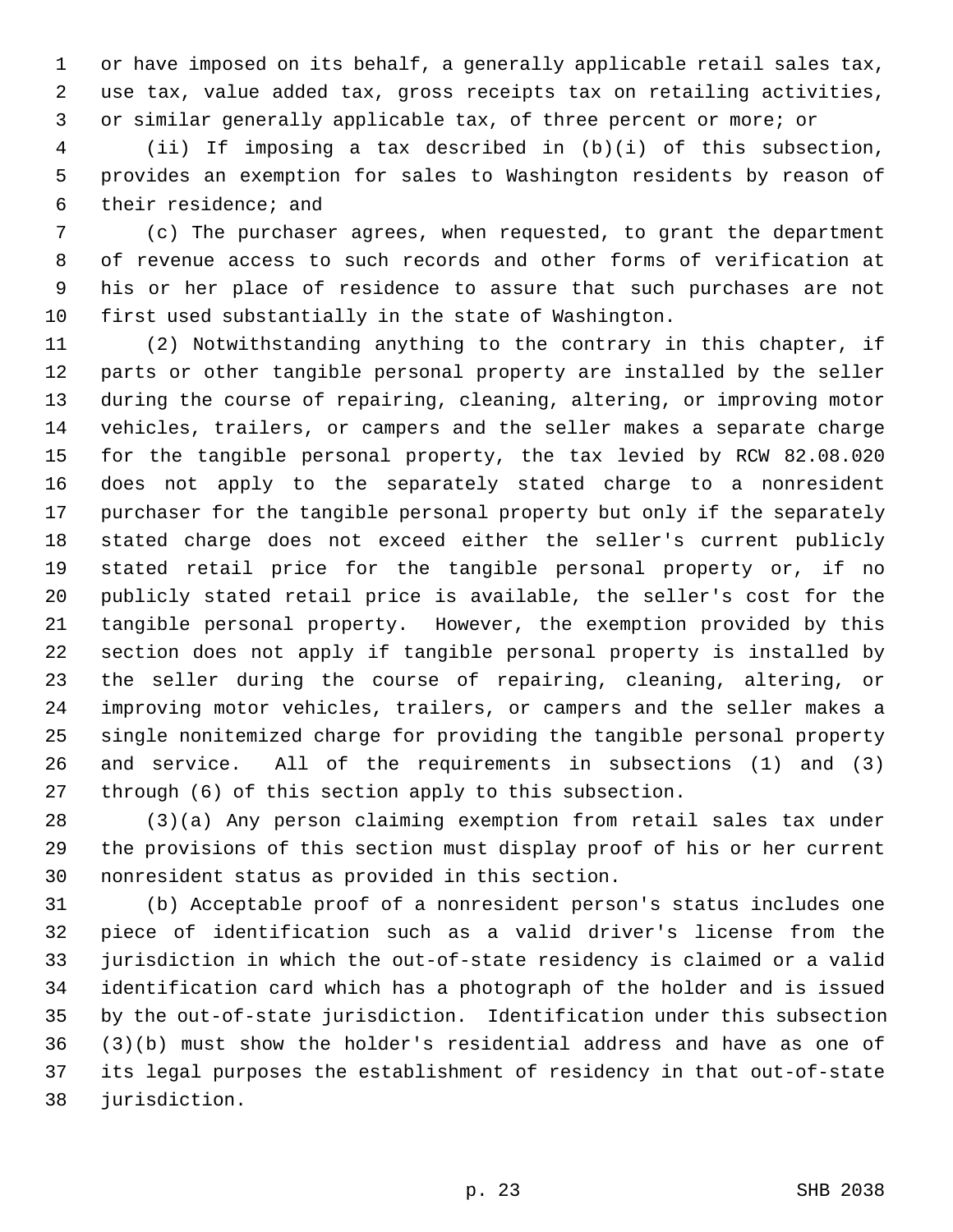1 (c) In lieu of furnishing proof of a person's nonresident status 2 under (b) of this subsection (3), a person claiming exemption from 3 retail sales tax under the provisions of this section may provide the 4 seller with an exemption certificate in compliance with subsection 5 (4)(b) of this section.

 6 (4)(a) Nothing in this section requires the vendor to make tax 7 exempt retail sales to nonresidents. A vendor may choose to make sales 8 to nonresidents, collect the sales tax, and remit the amount of sales 9 tax collected to the state as otherwise provided by law. If the vendor 10 chooses to make a sale to a nonresident without collecting the sales 11 tax, the vendor must examine the purchaser's proof of nonresidence, 12 determine whether the proof is acceptable under subsection (3)(b) of 13 this section, and maintain records for each nontaxable sale which shall 14 show the type of proof accepted, including any identification numbers 15 where appropriate, and the expiration date, if any.

16 (b) In lieu of using the method provided in (a) of this subsection 17 to document an exempt sale to a nonresident, a seller may accept from 18 the purchaser a properly completed uniform exemption certificate 19 approved by the streamlined sales and use tax agreement governing board 20 or any other exemption certificate as may be authorized by the 21 department and properly completed by the purchaser. A nonresident 22 purchaser who uses an exemption certificate authorized in this 23 subsection (4)(b) must include the purchaser's driver's license number 24 or other state-issued identification number and the state of issuance.

25 (c) In lieu of using the methods provided in (a) and (b) of this 26 subsection to document an exempt sale to a nonresident, a seller may 27 capture the relevant data elements as allowed under the streamlined 28 sales and use tax agreement.

29 (5)(a) Any person making fraudulent statements, which includes the 30 offer of fraudulent identification or fraudulently procured 31 identification to a vendor, in order to purchase goods without paying 32 retail sales tax is guilty of perjury under chapter 9A.72 RCW.

33 (b) Any person making tax exempt purchases under this section by 34 displaying proof of identification not his or her own, or counterfeit 35 identification, with intent to violate the provisions of this section, 36 is guilty of a misdemeanor and, in addition, is liable for the tax and 37 subject to a penalty equal to the greater of one hundred dollars or the 38 tax due on such purchases.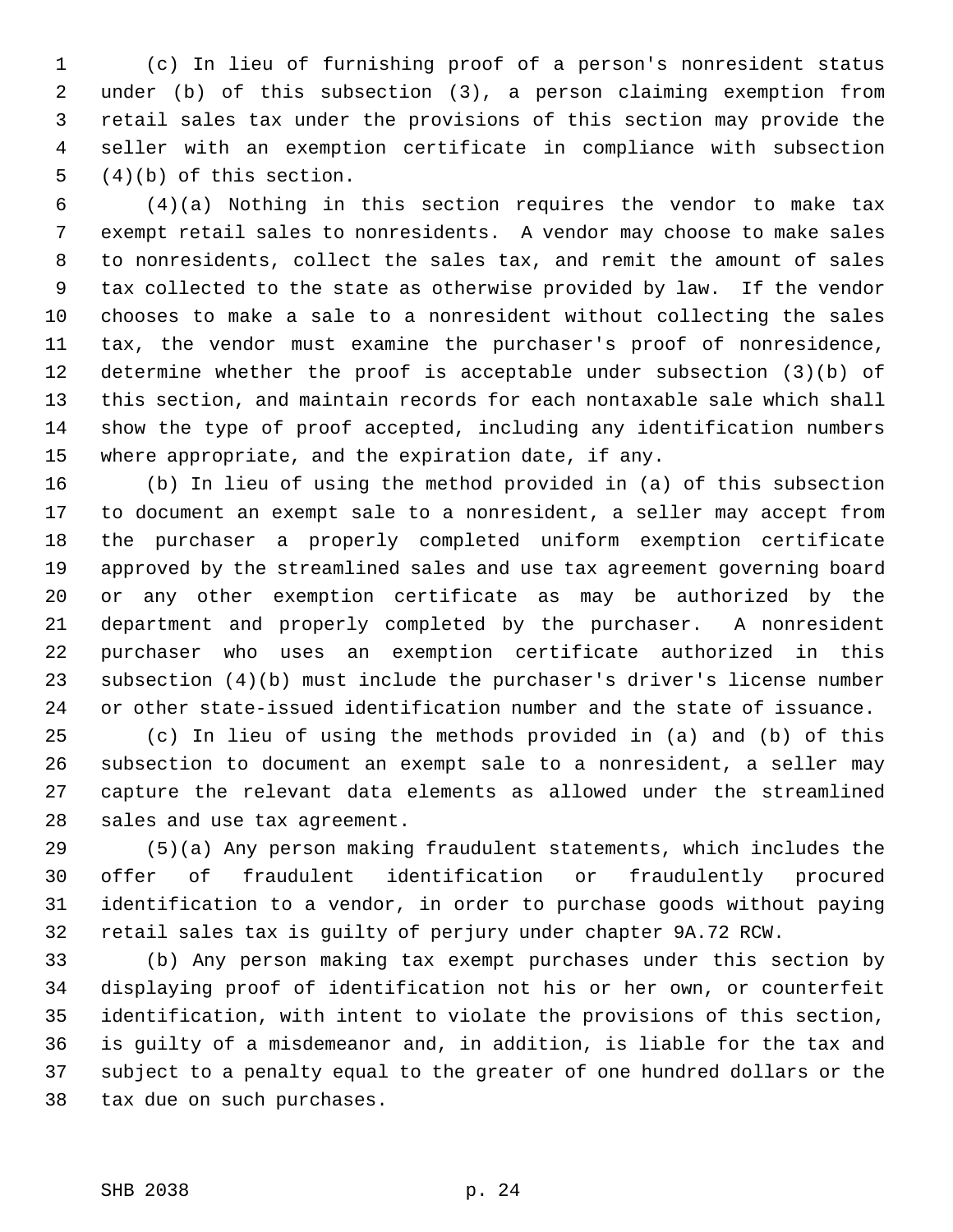1 (6)(a) Any vendor who makes sales without collecting the tax and 2 who fails to maintain records of sales to nonresidents as provided in 3 this section is personally liable for the amount of tax due.

 4 (b) Any vendor who makes sales without collecting the retail sales 5 tax under this section and who has actual knowledge that the 6 purchaser's proof of identification establishing out-of-state residency 7 is fraudulent is guilty of a misdemeanor and, in addition, is liable 8 for the tax and subject to a penalty equal to the greater of one 9 thousand dollars or the tax due on such sales. In addition, both the 10 purchaser and the vendor are liable for any penalties and interest 11 assessable under chapter 82.32 RCW.

#### 12 **PART V**

## 13 **Modifying Tax Preferences for High-Tech Research and Development**

14 **Sec. 501.** RCW 82.04.4452 and 2010 c 114 s 114 are each amended to 15 read as follows:

16 (1) In computing the tax imposed under this chapter, a credit is 17 allowed for each person whose research and development spending during 18 the year in which the credit is claimed exceeds 0.92 percent of the 19 person's taxable amount during the same calendar year.

20 (2)(a) The credit is calculated as follows:

21  $((+a))$  (i) Determine the greater of the amount of qualified 22 research and development expenditures of a person or eighty percent of 23 amounts received by a person other than a public educational or 24 research institution in compensation for the conduct of qualified 25 research and development;

26  $((\overline{\mathbf{b}}))$  (ii) Subtract 0.92 percent of the person's taxable amount 27 from the amount determined under (a)(i) of this subsection;

28 ( $(\overline{e})$ ) (iii) Multiply the amount determined under  $((\overline{b}))$  (a)(ii) 29 of this subsection by ((the following:

30 (i) For the period June 10, 2004, through December 31, 2006, the 31 person's average tax rate for the calendar year for which the credit is  $32$  claimed;

33 (ii) For the calendar year ending December 31, 2007, the greater of 34 the person's average tax rate for that calendar year or 0.75 percent;

35 (iii) For the calendar year ending December 31, 2008, the greater 36 of the person's average tax rate for that calendar year or  $1.0$  percent;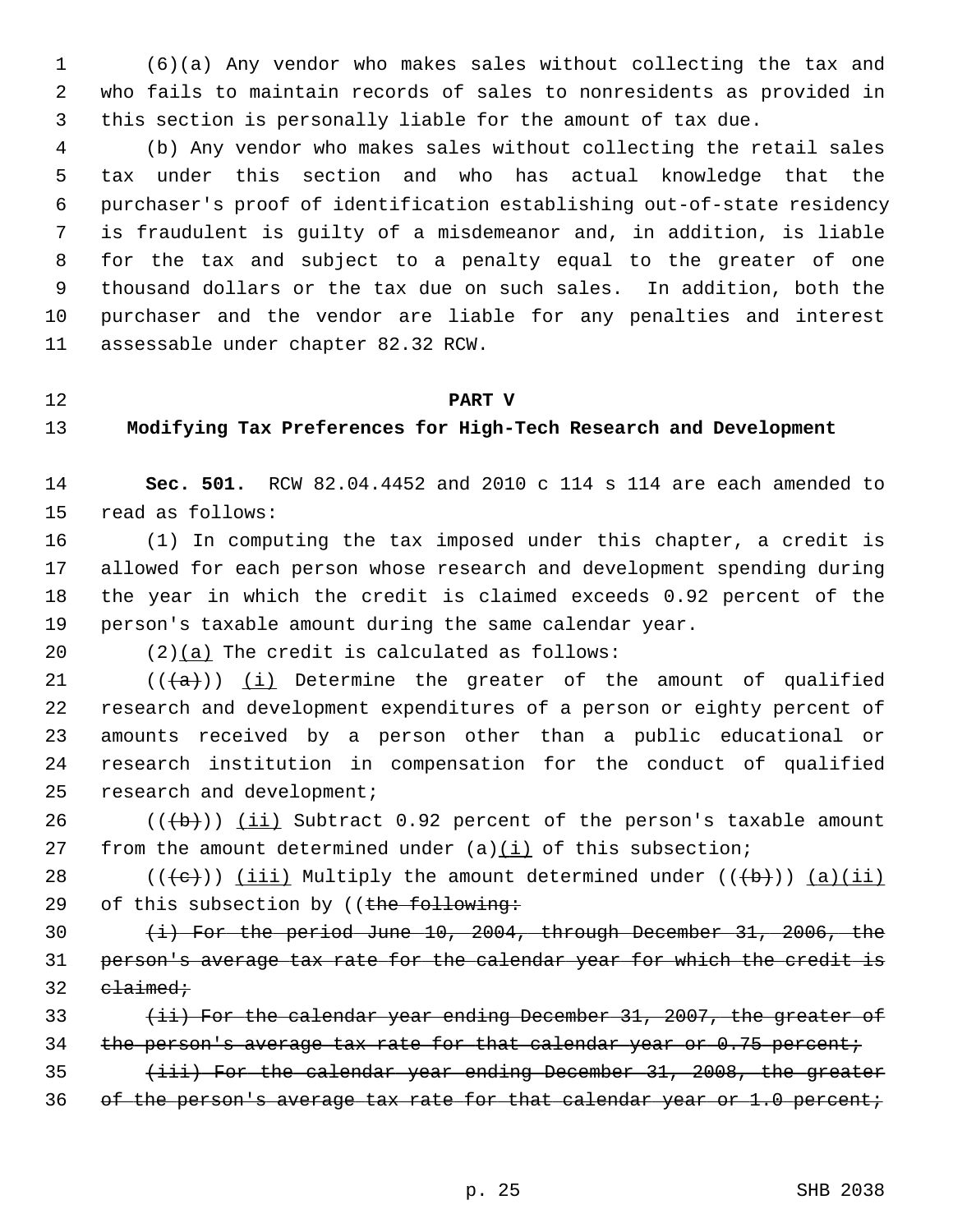1 (iv) For the calendar year ending December 31, 2009, the greater of

2 the person's average tax rate for that calendar year or 1.25 percent;

 3 (v) For the calendar year ending December 31, 2010, and 4 thereafter,  $(1.50 \text{ percent.})$ 

 5 (b) For purposes of calculating the credit, if a person's reporting 6 period is less than annual, the person may use an estimated average tax 7 rate for the calendar year for which the credit is claimed by using the 8 person's average tax rate for each reporting period. A person who uses 9 an estimated average tax rate must make an adjustment to the total 10 credit claimed for the calendar year using the person's actual average 11 tax rate for the calendar year when the person files its last return 12 for the calendar year for which the credit is claimed.

13 (3) Any person entitled to the credit provided in subsection (2) of 14 this section as a result of qualified research and development 15 conducted under contract may assign all or any portion of the credit to 16 the person contracting for the performance of the qualified research 17 and development.

18 (4) The credit, including any credit assigned to a person under 19 subsection (3) of this section, must be claimed against taxes due for 20 the same calendar year in which the qualified research and development 21 expenditures are incurred. The credit, including any credit assigned 22 to a person under subsection (3) of this section, for each calendar 23 year may not exceed the lesser of two million dollars or the amount of 24 tax otherwise due under this chapter for the calendar year.

25 (5) For any person claiming the credit, including any credit 26 assigned to a person under subsection (3) of this section, whose 27 research and development spending during the calendar year in which the 28 credit is claimed fails to exceed 0.92 percent of the person's taxable 29 amount during the same calendar year or who is otherwise ineligible, 30 the department must declare the taxes against which the credit was 31 claimed to be immediately due and payable. The department must assess 32 interest, but not penalties, on the taxes against which the credit was 33 claimed. Interest must be assessed at the rate provided for delinquent 34 excise taxes under chapter 82.32 RCW, retroactively to the date the 35 credit was claimed, and accrues until the taxes against which the 36 credit was claimed are repaid. Any credit assigned to a person under 37 subsection (3) of this section that is disallowed as a result of this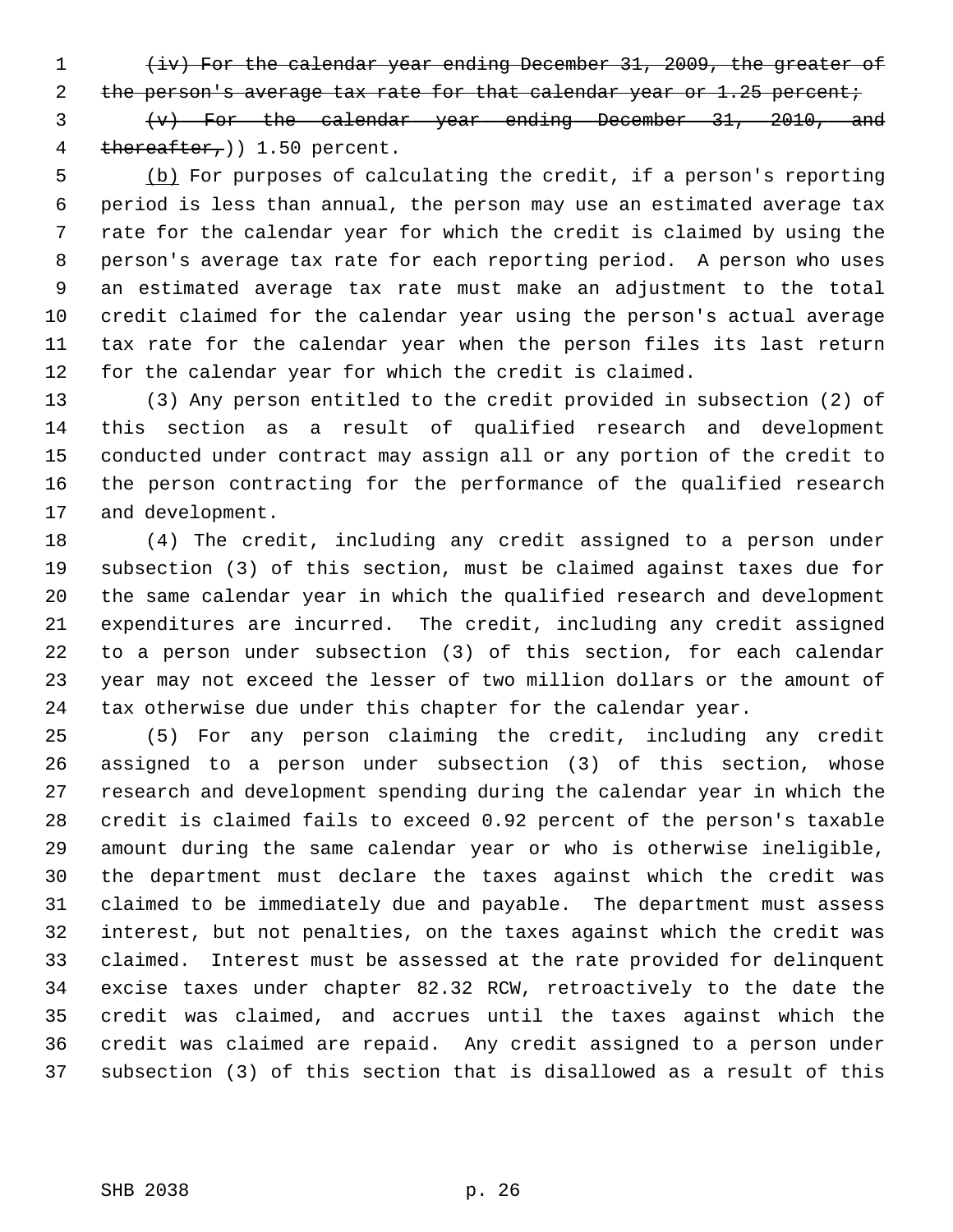1 section may be claimed by the person who performed the qualified 2 research and development subject to the limitations set forth in 3 subsection (4) of this section.

 4 (6) A person may not claim a credit under this section if the person reported an annual gross amount, as reported on the state combined excise tax return, of ten million dollars or more in the prior calendar year. Taxpayers disallowed from claiming the credit under this subsection (6) are not required to refund any credit claimed in calendar year 2013 prior to the effective date of this section.

10 (7) A person claiming the credit provided in this section must file 11 a complete annual survey with the department under RCW 82.32.585.

12 ( $($ ( $($  $+7)$ ) For the purpose of this section:)) The definitions in this 13 subsection apply throughout this section unless the context clearly 14 requires otherwise.

15 (8)(a) "Average tax rate" means a person's total tax liability 16 under this chapter for the calendar year for which the credit is 17 claimed divided by the taxpayer's total taxable amount under this 18 chapter for the calendar year for which the credit is claimed.

19 (b) "Qualified research and development expenditures" means 20 operating expenses, including wages, compensation of a proprietor or a 21 partner in a partnership as determined under rules adopted by the 22 department, benefits, supplies, and computer expenses, directly 23 incurred in qualified research and development by a person claiming the 24 credit provided in this section. The term does not include amounts 25 paid to a person other than a public educational or research 26 institution to conduct qualified research and development. Nor does 27 the term include capital costs and overhead, such as expenses for land, 28 structures, or depreciable property.

29 (c) "Qualified research and development" ((shall have)) has the 30 same meaning as provided in RCW 82.63.010.

31 (d) "Research and development spending" means qualified research 32 and development expenditures plus eighty percent of amounts paid to a 33 person other than a public educational or research institution to 34 conduct qualified research and development.

35 (e) "Taxable amount" means the taxable amount subject to the tax 36 imposed in this chapter required to be reported on the person's 37 combined excise tax returns for the calendar year for which the credit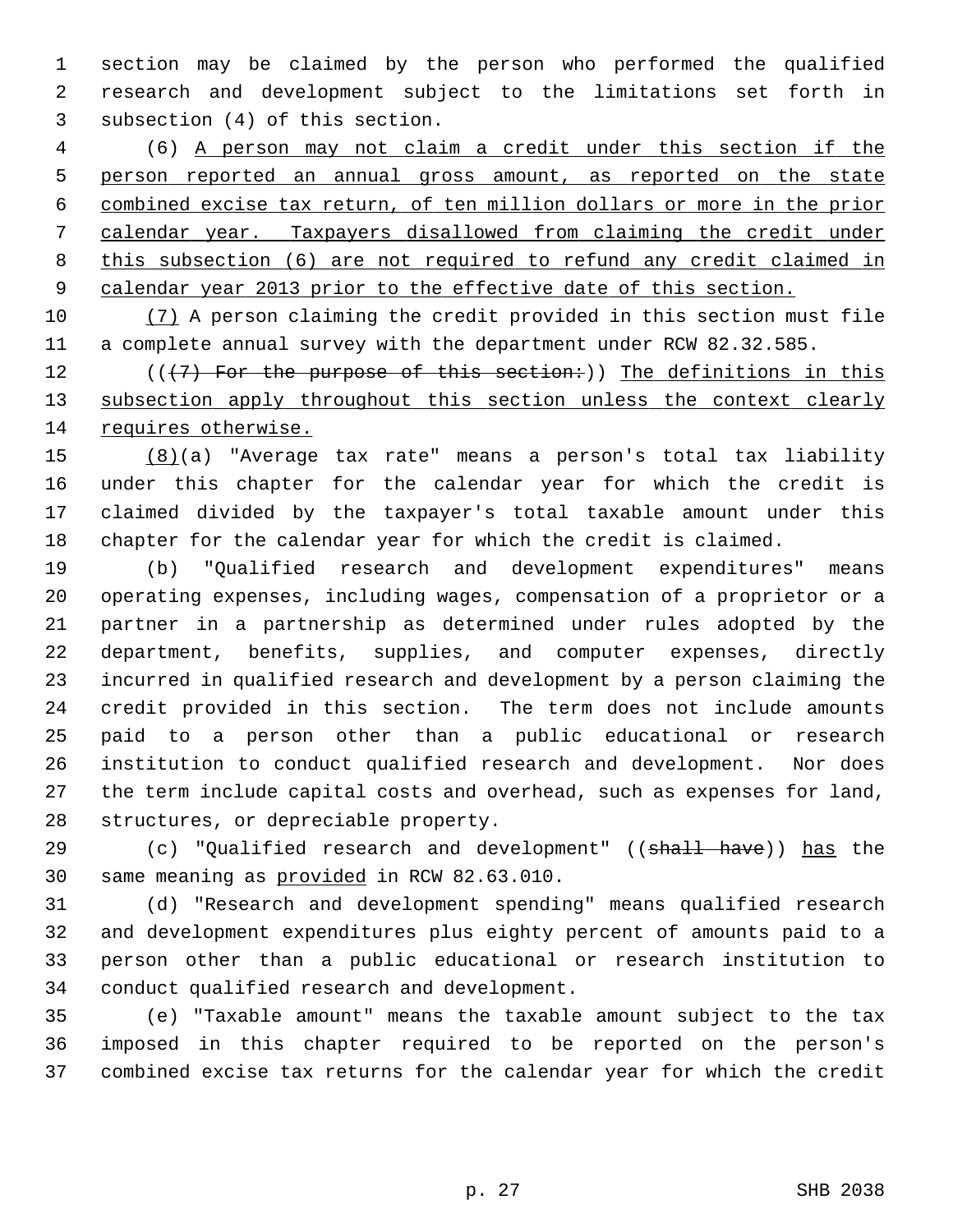1 is claimed, less any taxable amount for which a credit is allowed under 2 RCW 82.04.440.

 $($   $($  $($  $($  $($  $\{$  $\}$  $)$ )  $($   $9)$  This section expires January 1, 2015.

 4 **Sec. 502.** RCW 82.63.030 and 2008 c 15 s 4 are each amended to read 5 as follows:

 6 (1) Except as provided in subsection (2) of this section, the 7 department ((shall)) must issue a sales and use tax deferral 8 certificate for state and local sales and use taxes due under chapters 9 82.08, 82.12, and 82.14 RCW on each eligible investment project.

10 (2) No certificate may be issued for an investment project that has 11 already received a deferral under chapter 82.60 RCW or this chapter, 12 except that an investment project for qualified research and 13 development that has already received a deferral may also receive an 14 additional deferral certificate for adapting the investment project for 15 use in pilot scale manufacturing.

16 (3) The department may not issue a certificate under this section 17 on or after July 1, 2013.

18  $(4)$  This section (( $\frac{1}{2}$ ) expires January 1, 2015.

19

### 20 **PART VI**

## 21 **Eliminating the Public Utility Tax Deduction on Interstate Hauls**

22 **Sec. 601.** RCW 82.16.050 and 2007 c 330 s 1 are each amended to 23 read as follows:

24 In computing tax there may be deducted from the gross income the 25 following items:

26 (1) Amounts derived by municipally owned or operated public service 27 businesses, directly from taxes levied for the support or maintenance 28 thereof. This subsection may not be construed to exempt service 29 charges which are spread on the property tax rolls and collected as 30 taxes;

31 (2) Amounts derived from the sale of commodities to persons in the 32 same public service business as the seller, for resale as such within 33 this state. This deduction is allowed only with respect to water 34 distribution, gas distribution or other public service businesses which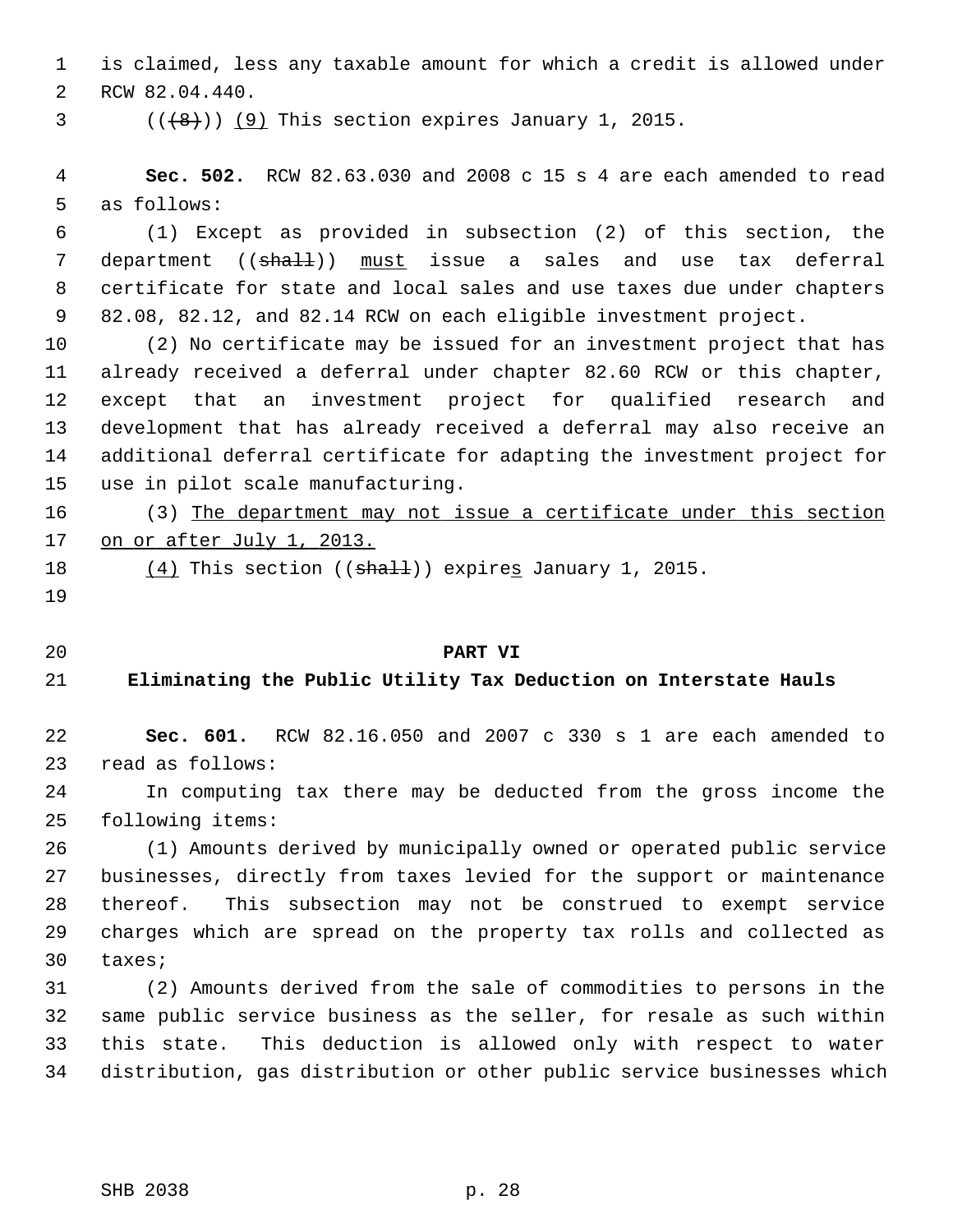1 furnish water, gas or any other commodity in the performance of public 2 service businesses;

 3 (3) Amounts actually paid by a taxpayer to another person taxable 4 under this chapter as the latter's portion of the consideration due for 5 services furnished jointly by both, if the total amount has been 6 credited to and appears in the gross income reported for tax by the 7 former;

 8 (4) The amount of cash discount actually taken by the purchaser or 9 customer;

10 (5) The amount of bad debts, as that term is used in 26 U.S.C. Sec. 11 166 of the federal internal revenue code, as amended ((or renumbered)) 12 as of January 1, 2003, on which tax was previously paid under this 13 chapter;

14 (6) Amounts derived from business which the state is prohibited 15 from taxing under the Constitution of this state or the Constitution or 16 laws of the United States;

17 (7) Amounts derived from the distribution of water through an 18 irrigation system, for irrigation purposes;

19 (8) Until July 1, 2013, amounts derived from the transportation of 20 commodities from points of origin in this state to final destination 21 outside this state, or from points of origin outside this state to 22 final destination in this state, with respect to which the carrier 23 grants to the shipper the privilege of stopping the shipment in transit 24 at some point in this state for the purpose of storing, manufacturing, 25 milling, or other processing, and thereafter forwards the same 26 commodity, or its equivalent, in the same or converted form, under a 27 through freight rate from point of origin to final destination;

28 (9) Amounts derived from the transportation of commodities from 29 points of origin in the state to an export elevator, wharf, dock or 30 ship side on tidewater or its navigable tributaries to be forwarded, 31 without intervening transportation, by vessel, in their original form, 32 to interstate or foreign destinations. No deduction is allowed under 33 this subsection when the point of origin and the point of delivery to 34 the export elevator, wharf, dock, or ship side are located within the 35 corporate limits of the same city or town;

36 (10) Amounts derived from the transportation of agricultural 37 commodities, not including manufactured substances or articles, from 38 points of origin in the state to interim storage facilities in this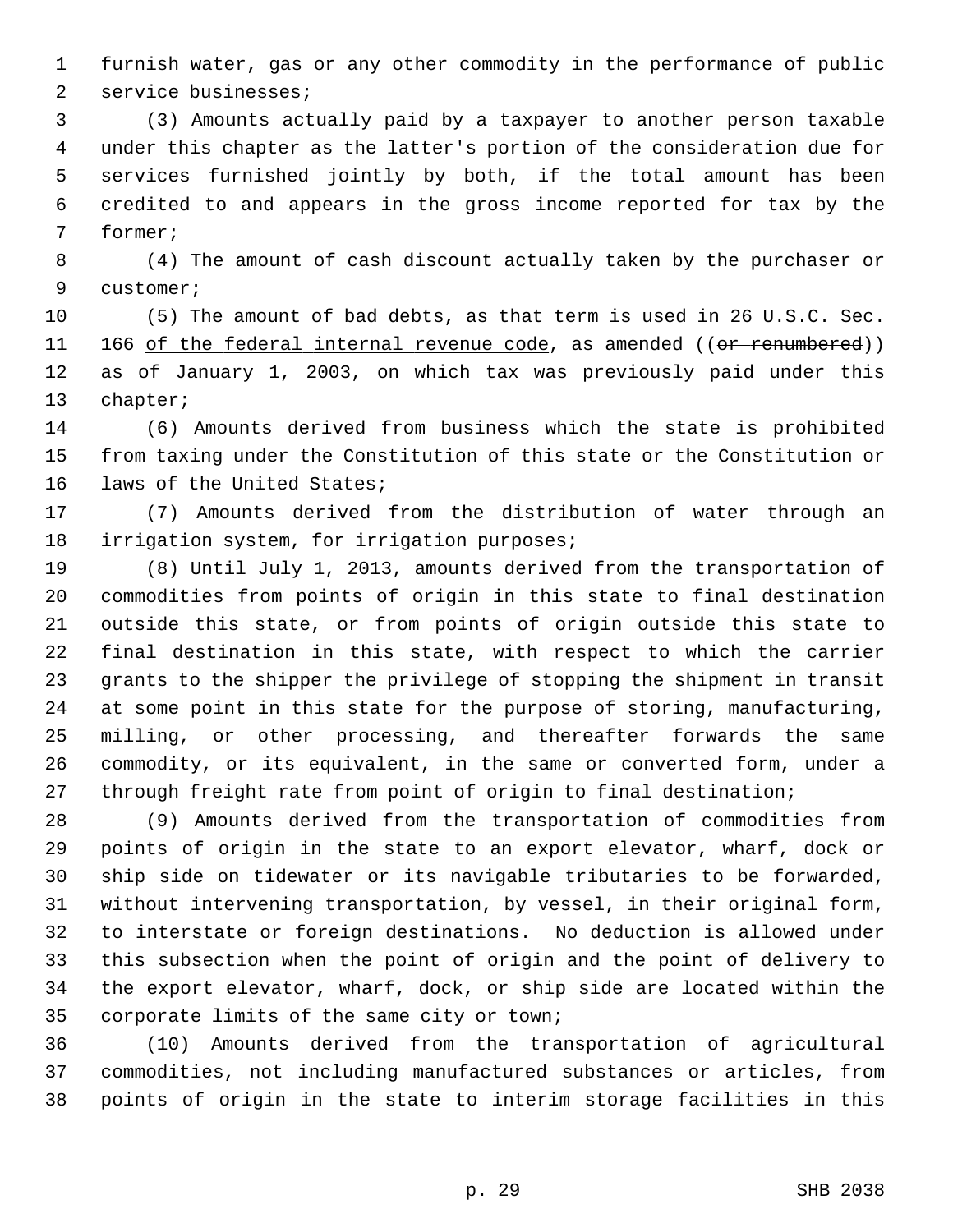1 state for transshipment, without intervening transportation, to an 2 export elevator, wharf, dock, or ship side on tidewater or its 3 navigable tributaries to be forwarded, without intervening 4 transportation, by vessel, in their original form, to interstate or 5 foreign destinations. If agricultural commodities are transshipped 6 from interim storage facilities in this state to storage facilities at 7 a port on tidewater or its navigable tributaries, the same agricultural 8 commodity dealer must operate both the interim storage facilities and 9 the storage facilities at the port.

10 (a) The deduction under this subsection is available only when the 11 person claiming the deduction obtains a certificate from the 12 agricultural commodity dealer operating the interim storage facilities, 13 in a form and manner prescribed by the department, certifying that:

14 (i) More than ninety-six percent of all of the type of agricultural 15 commodity delivered by the person claiming the deduction under this 16 subsection and delivered by all other persons to the dealer's interim 17 storage facilities during the preceding calendar year was shipped by 18 vessel in original form to interstate or foreign destinations; and

19 (ii) Any of the agricultural commodity that is transshipped to 20 ports on tidewater or its navigable tributaries will be received at 21 storage facilities operated by the same agricultural commodity dealer 22 and will be shipped from such facilities, without intervening 23 transportation, by vessel, in their original form, to interstate or 24 foreign destinations.

25 (b) As used in this subsection, "agricultural commodity" has the 26 same meaning as agricultural product in RCW 82.04.213;

27 (11) Amounts derived from the production, sale, or transfer of 28 electrical energy for resale within or outside the state or for 29 consumption outside the state;

30 (12) Amounts derived from the distribution of water by a nonprofit 31 water association and used for capital improvements by that nonprofit 32 water association;

33 (13) Amounts paid by a sewerage collection business taxable under 34 RCW 82.16.020(1)(a) to a person taxable under chapter 82.04 RCW for the 35 treatment or disposal of sewage;

36 (14) Amounts derived from fees or charges imposed on persons for 37 transit services provided by a public transportation agency. For the 38 purposes of this subsection, "public transportation agency" means a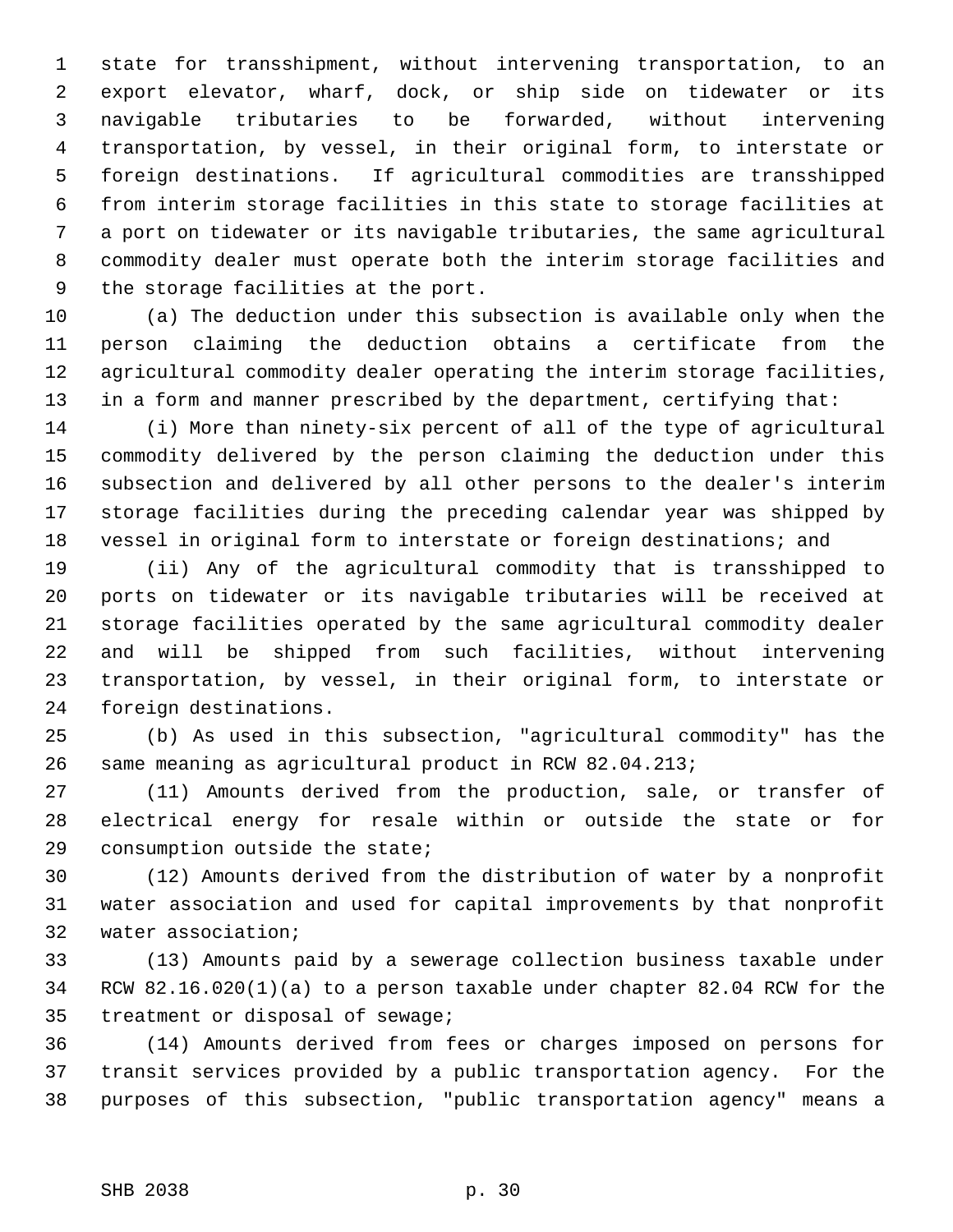1 municipality, as defined in RCW 35.58.272, and urban public 2 transportation systems, as defined in RCW 47.04.082. Public 3 transportation agencies ((shall)) must spend an amount equal to the 4 reduction in tax provided by this tax deduction solely to adjust routes 5 to improve access for citizens using food banks and senior citizen 6 services or to extend or add new routes to assist low-income citizens 7 and seniors;

 (15) Until July 1, 2013, amounts received from interstate transportation. For purposes of this subsection, "interstate transportation" means transporting persons or property between states or between a state and a foreign country. "State" means a state of the United States, the District of Columbia, the Commonwealth of Puerto Rico, and any territory or possession of the United States.

14 NEW SECTION. **Sec. 602.** A new section is added to chapter 82.16 15 RCW to read as follows:

16 (1) Persons taxable both within and without this state on the 17 business of transporting persons or property for hire must apportion to 18 this state that portion of gross income as provided in this section.

19 (2)(a) Except as otherwise provided in this section, gross income 20 must be apportioned to this state based on the ratio that revenue miles 21 of the person in this state during the tax period bear to the revenue 22 miles of the person everywhere during the tax period.

23 (b)(i) If both property and passengers are transported, a person 24 must determine the portion of gross income apportioned to this state by 25 first computing separate percentages as provided in (a) of this 26 subsection for property transported and for passengers transported.

27 (ii) Then separately divide gross income for each activity by the 28 total gross income from transporting persons and property for hire.

29 (iii) Then multiply the percentage for property transported as 30 determined under (a) of this subsection by the percentage of gross 31 income from transporting property as determined under (b)(ii) of this 32 subsection, and multiply the percentage for persons transported as 33 determined under (a) of this subsection by the percentage of gross 34 income from transporting persons as determined under (b)(ii) of this 35 subsection.

36 (iv) Then sum the results of both calculations in (b)(iii) of this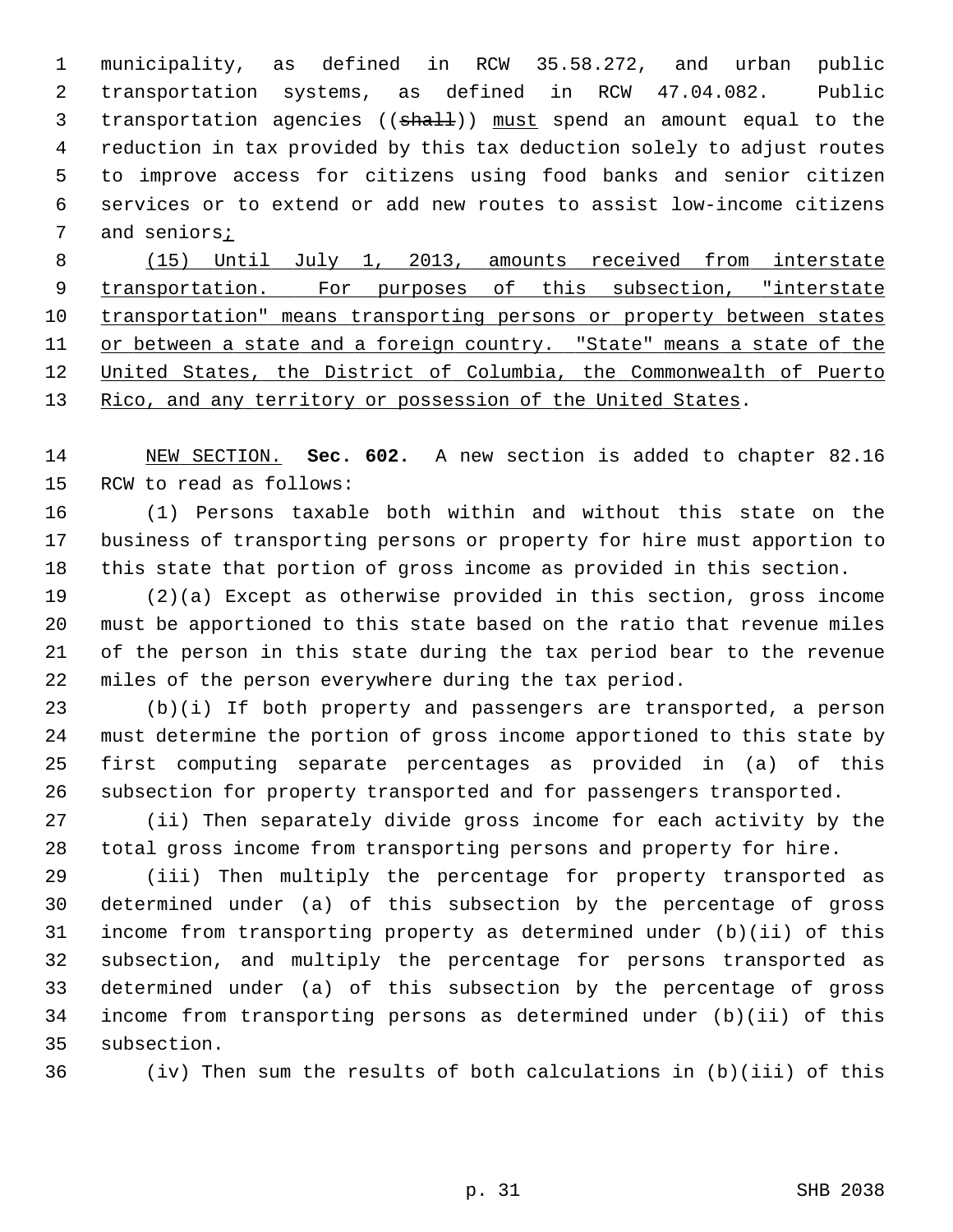1 subsection and use this percentage to determine the portion of gross 2 income apportioned to this state from transporting persons and property 3 for hire.

 4 (3) For persons that transport gas, oil, petroleum products, or 5 other products by pipeline, gross income must be apportioned to this 6 state based on the ratio that the total number of traffic units in this 7 state during the tax period bear to the total number of traffic units 8 everywhere during the tax period.

 9 (4) The definitions in this subsection apply throughout this 10 section unless the context clearly requires otherwise.

11 (a) "Revenue mile" means the transportation of one net ton of 12 property or one passenger, for the distance of one mile.

13 (b)(i) "Traffic unit" means the movement of one unit of product for 14 a distance of one mile.

15 (ii) For purposes of this subsection (4)(b), "one unit" means one 16 barrel consisting of forty-two United States gallons, except that for 17 natural gas and manufactured gas, "one unit" means one thousand cubic 18 feet of gas.

#### 19 **PART VII**

20 **Narrowing B&O and Sales and Use Tax Exemptions for Import Commerce**

21 **Sec. 701.** RCW 82.04.610 and 2007 c 477 s 2 are each amended to 22 read as follows:

23 (1) This chapter does not apply to the sale of tangible personal 24 property in  $((\text{import of})$  export commerce or to the sale of aerospace 25 products in import commerce.

26 (2) ((Tangible personal property)) (a) An aerospace product is in 27 import commerce while the ((property)) product is in the process of 28 import transportation. Except as provided in  $(a)(i)$  through  $((e+))$ 29 (iii) of this subsection, ((property)) an aerospace product is in the 30 process of import transportation from the time the ((property)) product 31 begins its transportation at a point outside of the United States until 32 the time that the ((property)) product is delivered to the buyer in 33 this state. ((Property)) An aerospace product is also in the process 34 of import transportation if it is merely flowing through this state on 35 its way to a destination in some other state or country. However,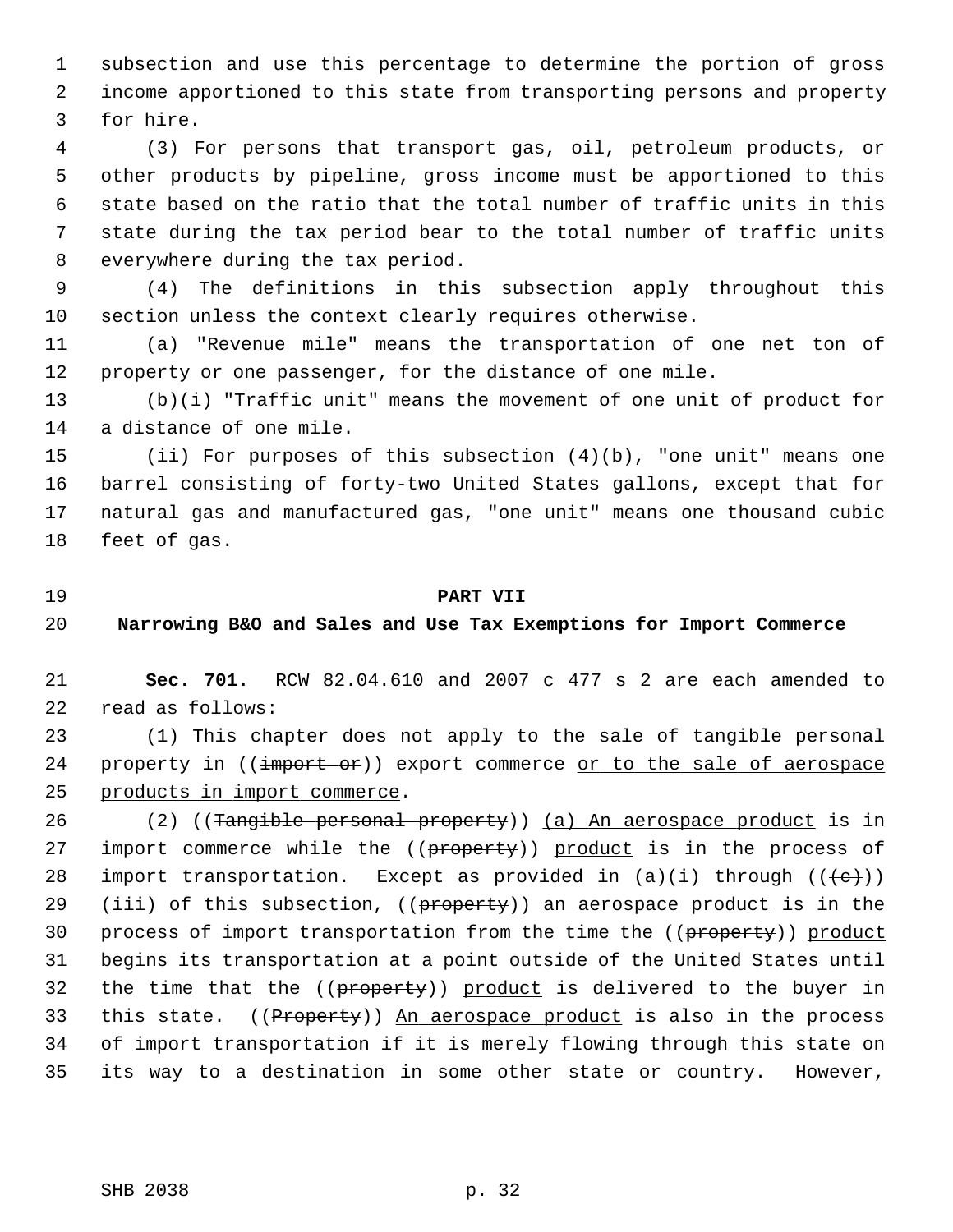1 ((property)) an aerospace product is no longer in the process of import 2 transportation when the ((property)) product is:

 $3$  (( $\{a\})$ ) (i) Put to actual use in any state, territory, or 4 possession of the United States for any purpose;

5  $((\theta)^*)$  (ii) Resold by the importer or any other person after the 6 ((property)) product has arrived in this state or any other state, 7 territory, or possession of the United States, regardless of whether 8 the ((property)) product is in its original unbroken package or 9 container; or

10  $((\{e\})$  (iii) Processed, handled, or otherwise stopped in transit 11 for a business purpose other than shipping needs, if the processing, 12 handling, or other stoppage of transit occurs within the United States, 13 including any of its possessions or territories, or the territorial 14 waters of this state or any other state, regardless of whether the 15 processing, handling, or other stoppage of transit occurs within a 16 foreign trade zone.

17 (b) For the purposes of this subsection (2), "aerospace product" 18 has the same meaning as provided in RCW 82.08.975.

19 (3)(a) Tangible personal property is in export commerce when the 20 seller delivers the property to:

21 (i) The buyer at a destination in a foreign country;

22 (ii) A carrier consigned to and for transportation to a destination 23 in a foreign country;

24 (iii) The buyer at shipside or aboard the buyer's vessel or other 25 vehicle of transportation under circumstances where it is clear that 26 the process of exportation of the property has begun; or

27 (iv) The buyer in this state if the property is capable of being 28 transported to a foreign destination under its own power, the seller 29 files a shipper's export declaration with respect to the property 30 listing the seller as the exporter, and the buyer immediately 31 transports the property directly to a destination in a foreign country. 32 This subsection (3)(a)(iv) does not apply to sales of motor vehicles as 33 defined in RCW 46.04.320.

34 (b) The exemption under this subsection (3) applies with respect to 35 property delivered to the buyer in this state if, at the time of 36 delivery, there is a certainty of export, and the process of export has 37 begun. The process of exportation will not be deemed to have begun if 38 the property is merely in storage awaiting shipment, even though there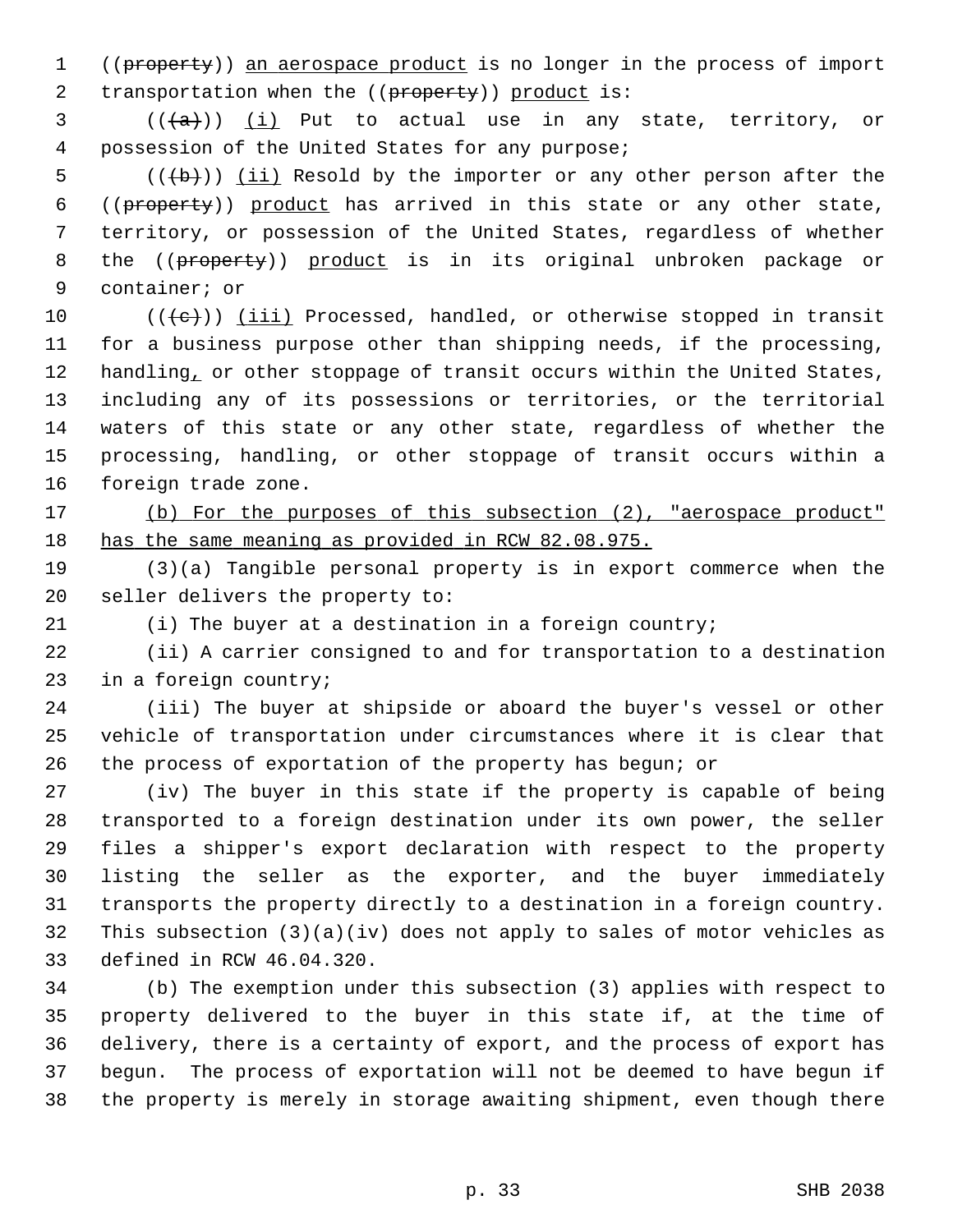1 is reasonable certainty that the property will be exported. The 2 intention to export, as evidenced for example, by financial and 3 contractual relationships does not indicate certainty of export. The 4 process of exportation begins when the property starts its final and 5 certain continuous movement to a destination in a foreign country.

 6 (4) Persons claiming an exemption under this section must keep and 7 maintain records for the period required by RCW 82.32.070 establishing 8 their right to the exemption.

## 9 **PART VIII**

# 10 **Repealing the Preferential B&O Tax Rate for Sellers of Prescription** 11 **Drugs**

12 NEW SECTION. **Sec. 801.** RCW 82.04.272 (Tax on warehousing and 13 reselling prescription drugs) and 2003 c 168 s 401 & 1998 c 343 s 1 are 14 each repealed.

15 NEW SECTION. **Sec. 802.** Section 801 of this act applies to taxes 16 due for reporting periods beginning on or after the effective date of 17 section 801 of this act.

## 18 **PART IX**

## 19 **Narrowing the Use Tax Exemption for Extracted Fuel**

20 **Sec. 901.** RCW 82.12.0263 and 1980 c 37 s 62 are each amended to 21 read as follows:

22 The provisions of this chapter ((shall)) do not apply in respect to 23 the use of biomass fuel by the extractor or manufacturer thereof when 24 used directly in the operation of the particular extractive operation 25 or manufacturing plant which produced or manufactured the same. For 26 purposes of this section, "biomass fuel" means wood waste and other 27 wood residuals, including forest derived biomass, but does not include 28 firewood or wood pellets. "Biomass fuel" also includes partially 29 organic by-products of pulp, paper, and wood manufacturing processes.

## 30 NEW SECTION. **Sec. 902.** A new section is added to chapter 82.12 31 RCW to read as follows:

32 The value of the article used with respect to refinery fuel gas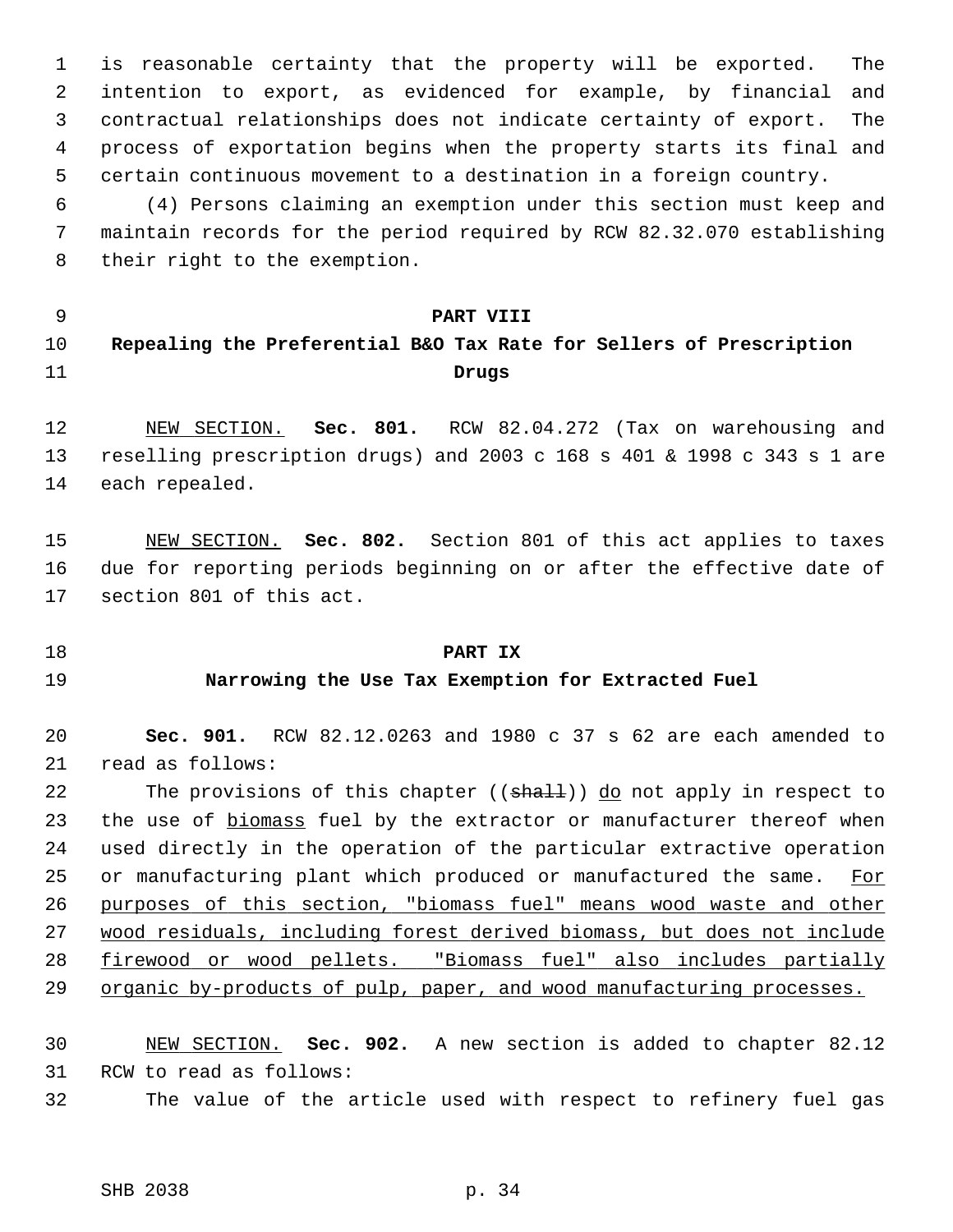1 under this chapter is the most recent monthly United States natural gas 2 wellhead price, as published by the federal energy information 3 administration.

#### 4 **PART X**

## 5 **Technical Amendments**

 6 **Sec. 1001.** RCW 82.04.440 and 2011 c 2 s 205 are each amended to 7 read as follows:

 8 (1) Every person engaged in activities that are subject to tax 9 under two or more provisions of RCW 82.04.230 through 82.04.298, 10 inclusive, is taxable under each provision applicable to those 11 activities.

12 (2) Persons taxable under RCW 82.04.2909(2), 82.04.250, 82.04.270, 13 82.04.294(2), or 82.04.260 (1)(b), (c), or (d), (4),  $((+11),$  or  $(12))$ 14 (10), or (11) with respect to selling products in this state, including 15 those persons who are also taxable under RCW 82.04.261, are allowed a 16 credit against those taxes for any (a) manufacturing taxes paid with 17 respect to the manufacturing of products so sold in this state, and/or 18 (b) extracting taxes paid with respect to the extracting of products so 19 sold in this state or ingredients of products so sold in this state. 20 Extracting taxes taken as credit under subsection (3) of this section 21 may also be taken under this subsection, if otherwise allowable under 22 this subsection. The amount of the credit may not exceed the tax 23 liability arising under this chapter with respect to the sale of those 24 products.

25 (3) Persons taxable as manufacturers under RCW 82.04.240 or 26 82.04.260 (1)(b) or  $((+12))$  (11), including those persons who are also 27 taxable under RCW 82.04.261, are allowed a credit against those taxes 28 for any extracting taxes paid with respect to extracting the 29 ingredients of the products so manufactured in this state. The amount 30 of the credit may not exceed the tax liability arising under this 31 chapter with respect to the manufacturing of those products.

32 (4) Persons taxable under RCW 82.04.230, 82.04.240, 82.04.2909(1), 33 82.04.294(1), 82.04.2404, or 82.04.260 (1), (2), (4),  $((+11),$  or  $(12))$ 34 (10), or (11), including those persons who are also taxable under RCW 35 82.04.261, with respect to extracting or manufacturing products in this 36 state are allowed a credit against those taxes for any (i) gross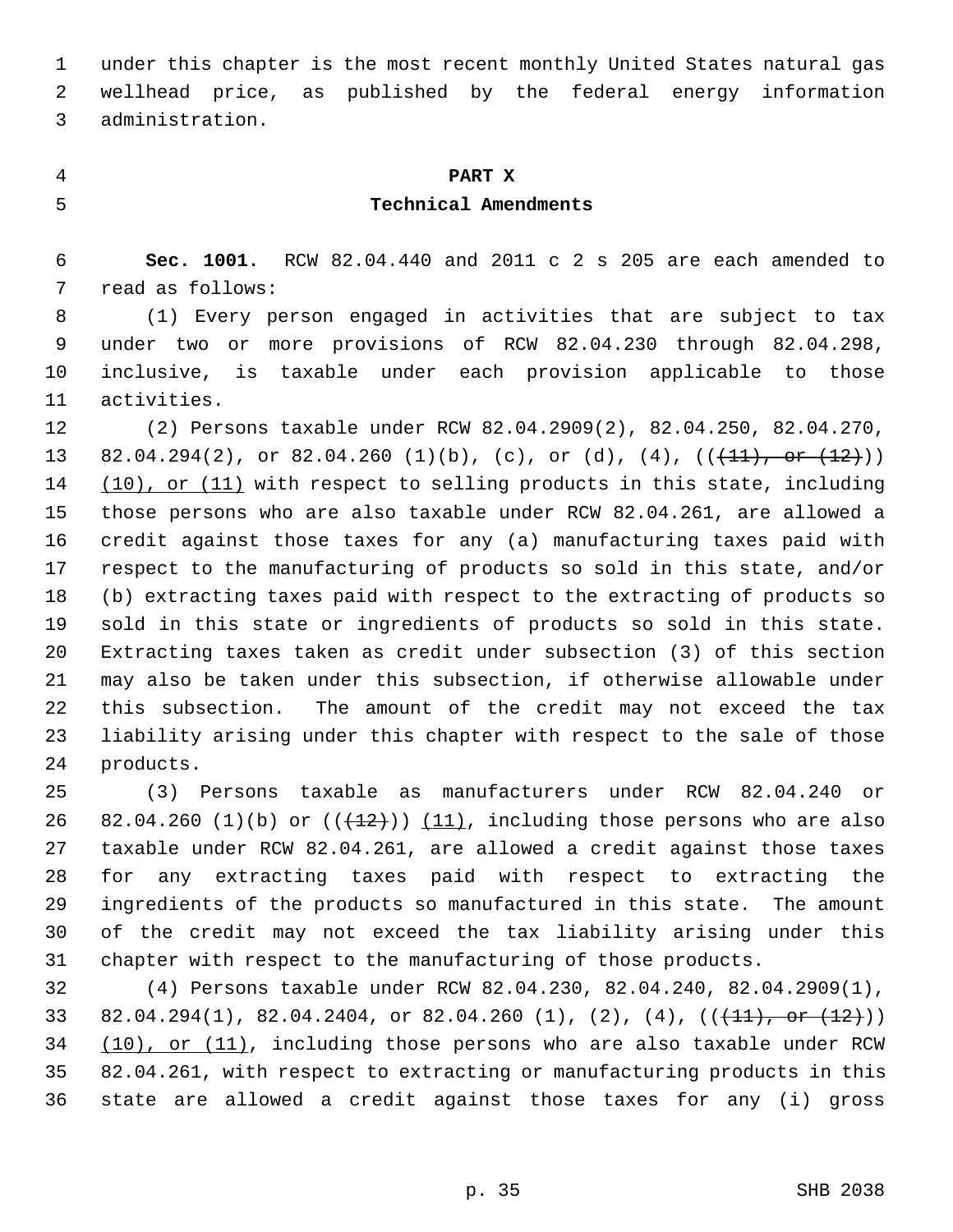1 receipts taxes paid to another state with respect to the sales of the 2 products so extracted or manufactured in this state, (ii) manufacturing 3 taxes paid with respect to the manufacturing of products using 4 ingredients so extracted in this state, or (iii) manufacturing taxes 5 paid with respect to manufacturing activities completed in another 6 state for products so manufactured in this state. The amount of the 7 credit may not exceed the tax liability arising under this chapter with 8 respect to the extraction or manufacturing of those products.

9 (5) For the purpose of this section:

10 (a) "Gross receipts tax" means a tax:

11 (i) Which is imposed on or measured by the gross volume of 12 business, in terms of gross receipts or in other terms, and in the 13 determination of which the deductions allowed would not constitute the 14 tax an income tax or value added tax; and

15 (ii) Which is also not, pursuant to law or custom, separately 16 stated from the sales price.

17 (b) "State" means (i) the state of Washington, (ii) a state of the 18 United States other than Washington, or any political subdivision of 19 such other state, (iii) the District of Columbia, and (iv) any foreign 20 country or political subdivision thereof.

21 (c) "Manufacturing tax" means a gross receipts tax imposed on the 22 act or privilege of engaging in business as a manufacturer, and 23 includes (i) the taxes imposed in RCW 82.04.240, 82.04.2404, 24 82.04.2909(1), 82.04.260 (1), (2), (4),  $((+11),$  and  $(12))$  (10), and 25 (11), and 82.04.294(1); (ii) the tax imposed under RCW 82.04.261 on 26 persons who are engaged in business as a manufacturer; and (iii) 27 similar gross receipts taxes paid to other states.

28 (d) "Extracting tax" means a gross receipts tax imposed on the act 29 or privilege of engaging in business as an extractor, and includes (i) 30 the tax imposed on extractors in RCW 82.04.230 and 82.04.260( $(\frac{12}{})$ ) 31 (11); (ii) the tax imposed under RCW 82.04.261 on persons who are 32 engaged in business as an extractor; and (iii) similar gross receipts 33 taxes paid to other states.

34 (e) "Business", "manufacturer", "extractor", and other terms used 35 in this section have the meanings given in RCW 82.04.020 through 36 ((82.04.212 [82.04.217])) 82.04.217, notwithstanding the use of those 37 terms in the context of describing taxes imposed by other states.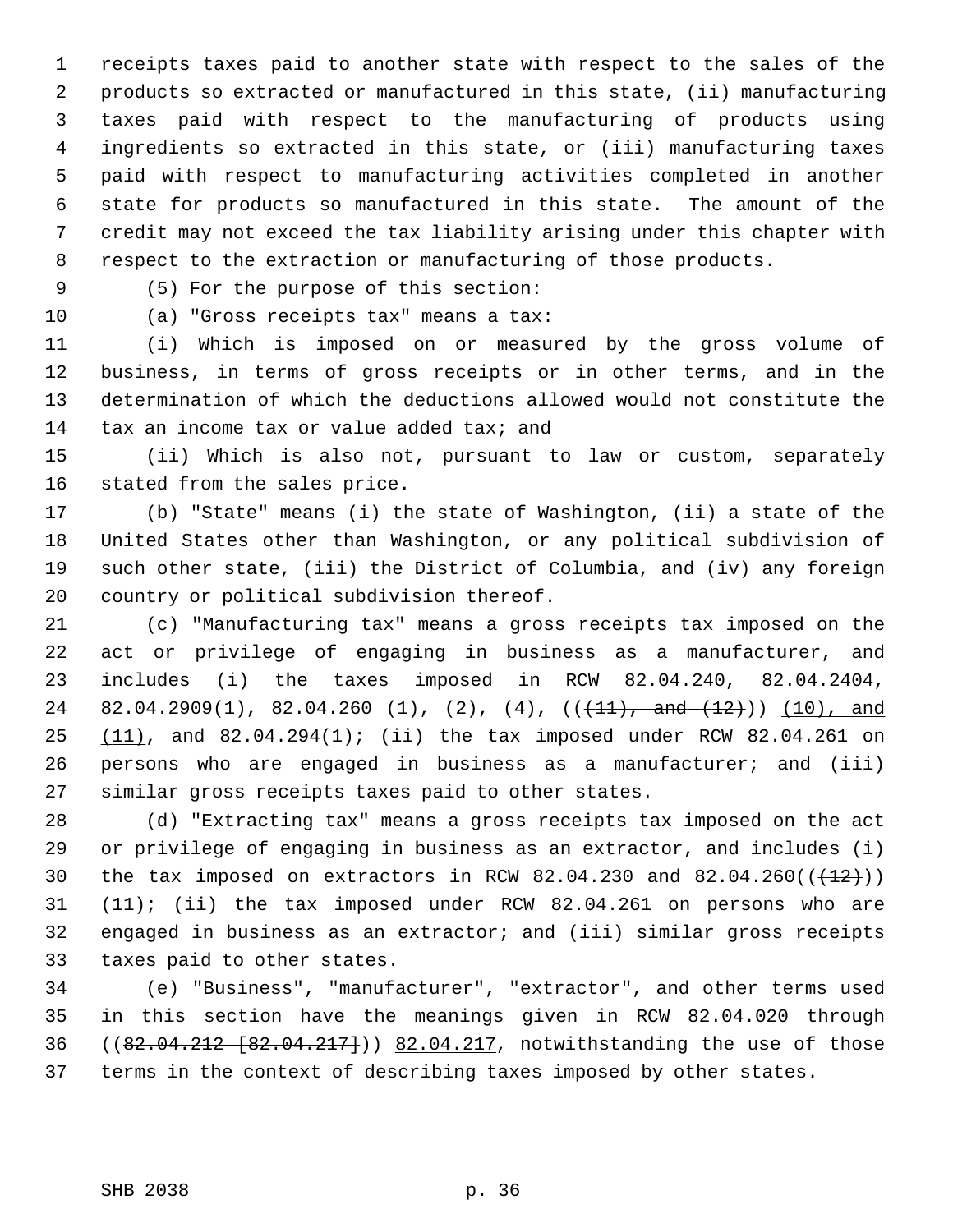1 **Sec. 1002.** RCW 82.04.460 and 2011 c 174 s 203 are each amended to 2 read as follows:

 3 (1) Except as otherwise provided in this section, any person 4 earning apportionable income taxable under this chapter and also 5 taxable in another state must, for the purpose of computing tax 6 liability under this chapter, apportion to this state, in accordance 7 with RCW 82.04.462, that portion of the person's apportionable income 8 derived from business activities performed within this state.

 9 (2) The department must by rule provide a method of apportioning 10 the apportionable income of financial institutions, where such 11 apportionable income is taxable under RCW 82.04.290. The rule adopted 12 by the department must, to the extent feasible, be consistent with the 13 multistate tax commission's recommended formula for the apportionment 14 and allocation of net income of financial institutions as existing on 15 June 1, 2010, or such subsequent date as may be provided by the 16 department by rule, consistent with the purposes of this section, 17 except that:

18 (a) The department's rule must provide for a single factor 19 apportionment method based on the receipts factor; and

20 (b) The definition of "financial institution" contained in appendix 21 A to the multistate tax commission's recommended formula for the 22 apportionment and allocation of net income of financial institutions is 23 advisory only.

24 (3) The department may by rule provide a method or methods of 25 apportioning or allocating gross income derived from sales of 26 telecommunications service and competitive telephone service taxed 27 under this chapter, if the gross proceeds of sales subject to tax under 28 this chapter do not fairly represent the extent of the taxpayer's 29 income attributable to this state. The rule must provide for an 30 equitable and constitutionally permissible division of the tax base.

31 (4) For purposes of this section, the following definitions apply 32 unless the context clearly requires otherwise:

33 (a) "Apportionable income" means gross income of the business 34 generated from engaging in apportionable activities, including income 35 received from apportionable activities performed outside this state if 36 the income would be taxable under this chapter if received from 37 activities in this state, less the exemptions and deductions allowable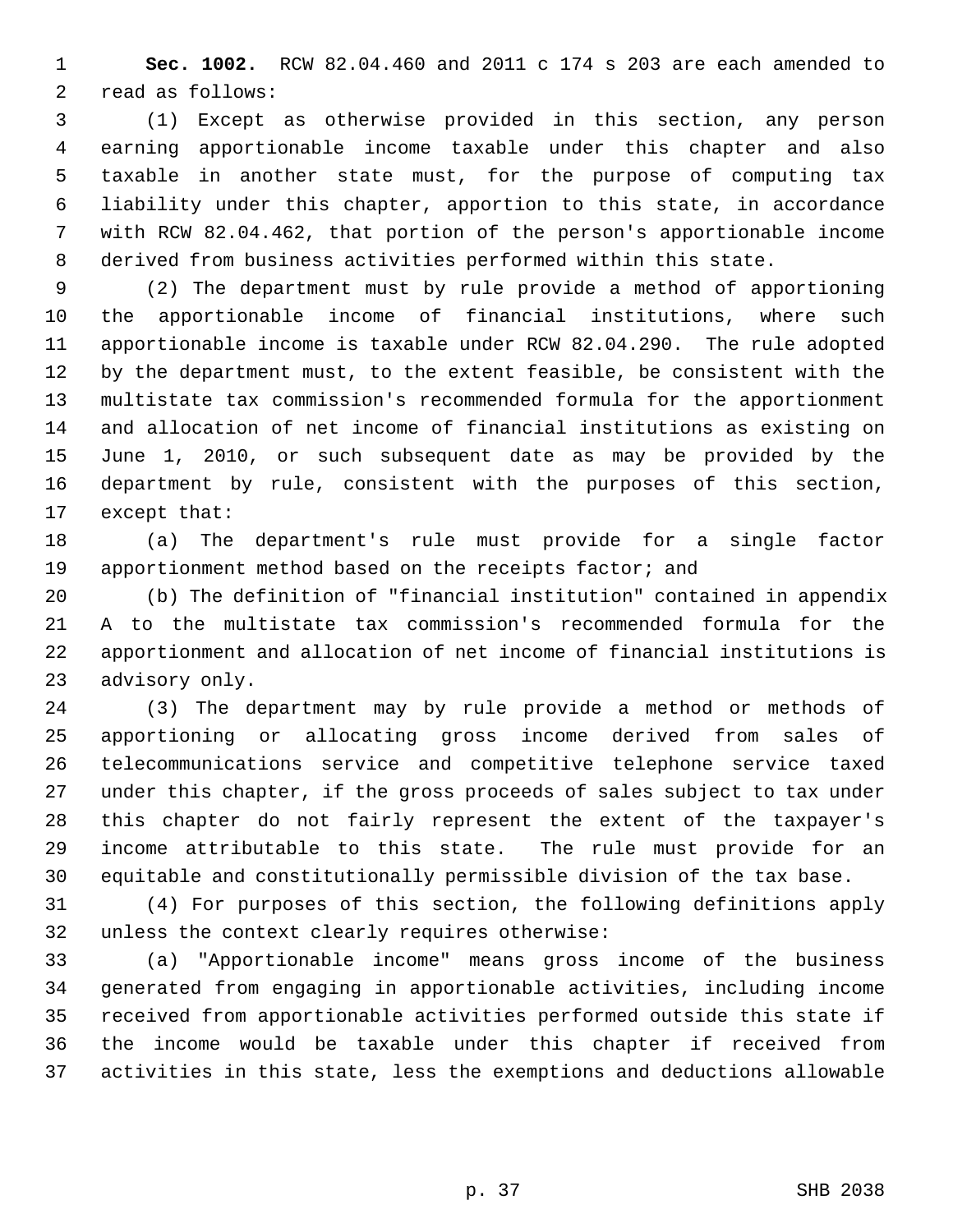1 under this chapter. For purposes of this subsection, "apportionable 2 activities" means only those activities taxed under:

3 (i) RCW 82.04.255;

4 (ii) RCW 82.04.260 (3),  $((\frac{4}{7})^2)$  (5), (6), (7), (8), (9), and (12);

5 (iii) RCW 82.04.280(1)(e);

- 6 (iv) RCW 82.04.285;
- 7 (v) RCW 82.04.286;

8 (vi) RCW 82.04.290;

9 (vii) RCW 82.04.2907;

10 (viii) RCW 82.04.2908;

11 (ix) RCW 82.04.263, but only to the extent of any activity that 12 would be taxable under any of the provisions enumerated under  $(a)(i)$ 13 through (viii) of this subsection (4) if the tax classification in RCW 14 82.04.263 did not exist; and

15 (x) RCW 82.04.260(13) and 82.04.280(1)(a), but only with respect to 16 advertising.

17 (b)(i) "Taxable in another state" means that the taxpayer is 18 subject to a business activities tax by another state on its income 19 received from engaging in apportionable activities; or the taxpayer is 20 not subject to a business activities tax by another state on its income 21 received from engaging in apportionable activities, but any other state 22 has jurisdiction to subject the taxpayer to a business activities tax 23 on such income under the substantial nexus standards in RCW 24 82.04.067(1).

25 (ii) For purposes of this subsection (4)(b), "business activities 26 tax" and "state" have the same meaning as in RCW 82.04.462.

#### 27 **PART XI**

## 28 **Transfers to Education Legacy Trust Account**

29 NEW SECTION. **Sec. 1101.** A new section is added to chapter 82.32 30 RCW to read as follows:

31 (1) By the last workday of the second and fourth calendar quarters, 32 the state treasurer must transfer the amount specified in subsection 33 (2) of this section from the general fund to the education legacy trust 34 account. The first transfer under this subsection (1) must occur by 35 December 31, 2013.